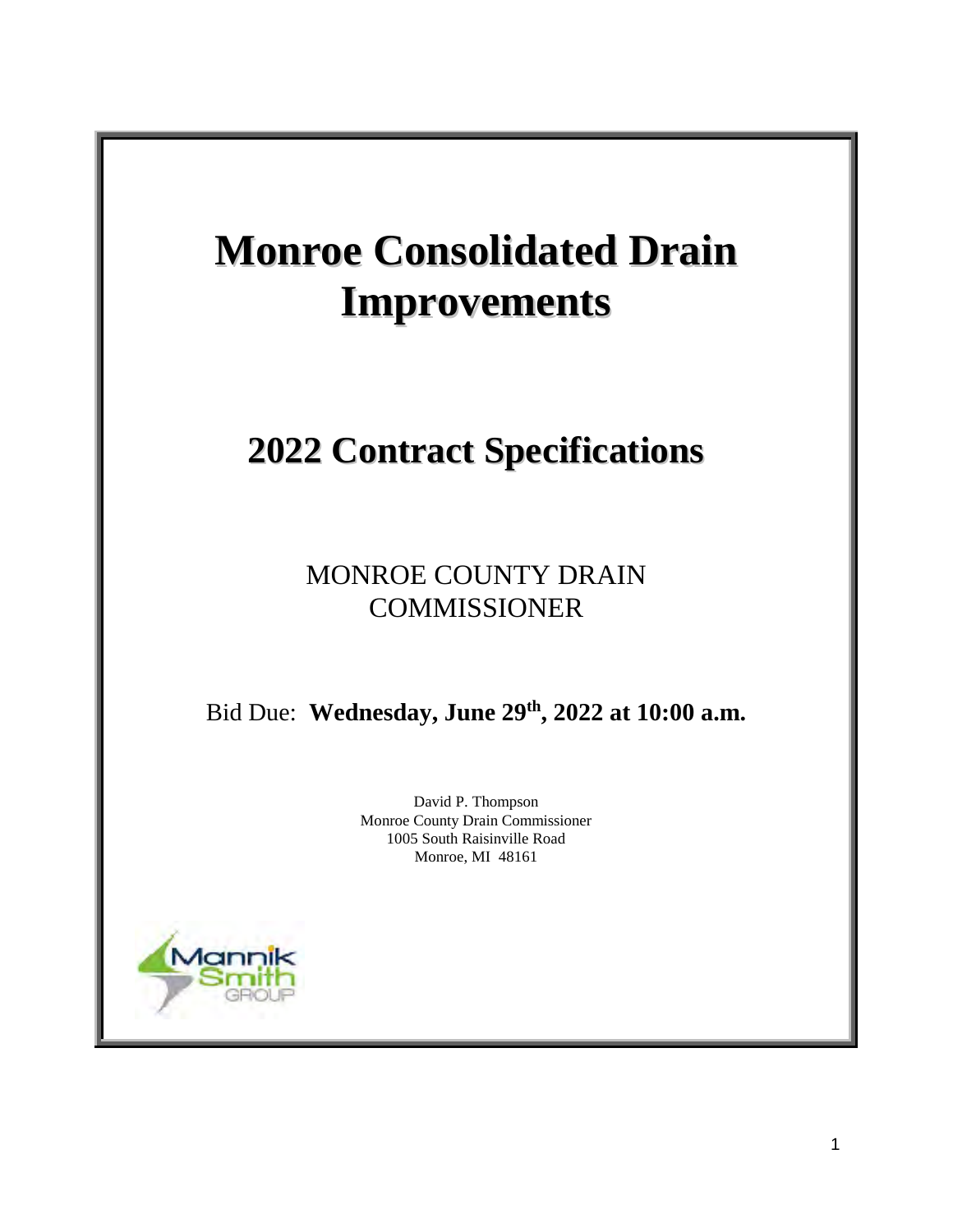#### **ADVERTISEMENT FOR BIDS**

| <b>Bids Due:</b>         | 10:00 AM Wednesday, June 29th, 2022                                                                      |
|--------------------------|----------------------------------------------------------------------------------------------------------|
| Project Title:           | Monroe Consolidated Drain Improvements                                                                   |
| <b>Project Location:</b> | Monroe Charter Township, Monroe County, Michigan                                                         |
| Owner:                   | Monroe County Drain Commissioner, County Agency<br>1005 South Raisinville Road<br>Monroe, Michigan 48161 |
| Engineer:                | The Mannik & Smith Group, Inc.<br>1771 North Dixie Highway<br>Monroe, Michigan 48162                     |

- 1. The Monroe County Drain Commissioner will receive sealed bids for the **Monroe Consolidated Drain Improvements** at the office of Monroe County Drain Commissioner, 1005 South Raisinville Road, Monroe, Michigan 48161, **until 10:00 a.m., local time, June**  29<sup>th</sup>, 2022. Removal of existing pump station and portions of the existing storm sewer system along Lighthouse Road, Venetian Drive, and LaPlaisance Road in Bolles Harbor. Construct a new pump station and install 3,036 feet of storm sewer ranging from 12 inch to 36 inch RCP. Project includes install catch basins and manholes, removing and replacing HMA roadway, culvert bedding, compacted granular backfill, embankment, ditching, utility relocations, and placement of riprap at pump station outfall. Provide slope restoration. Provide traffic control as specified in the special provision for Maintenance of Traffic.
- 2. Bids will be publicly opened and read aloud at the office of the Monroe County Drain Commissioner, 1005 South Raisinville Road, Monroe, Michigan 48161 immediately upon closing of the receipt of bids.
- 3. Bids will be based on sum total of all bid items using lump sum and unit bid prices.
- 4. Bidding Documents will be available no later than **10:00 a.m. on Wednesday June 1st, 2022.**
- 5. Bidding Documents may be examined at the office of the Monroe County Drain Commissioner, 1005 South Raisinville Road, Monroe, Michigan 48161 and The Mannik & Smith Group, Inc., 1771 N. Dixie Hwy., Monroe, Michigan 48162.
- 6. Bidders may obtain documents at the office of Monroe County Drain Commissioner, 1005 South Raisinville Road, Monroe, Michigan 48161.
- 7. Bid surety in the form of a Bid Bond in an amount equal to 5% of the contract total bid sum, and payable to the Monroe County Drain Commissioner, County Agency will be required of all Bidders.
- 8. Performance Bond and Lien Bond, equal to the amount of the Contract, will be required of the bidder awarded the Contract. A two-year Maintenance Bond in the amount of 25% of the construction cost will be required from a period beginning upon completion of the Contract work.
- 9. Bidders must comply with the regulatory and licensing requirements of the State of Michigan.
- 10. No bid may be withdrawn for a period of 120 days after the opening of bids.
- 11. The Owner reserves the right to reject any or all bids and to waive any informality or irregularity in any bid.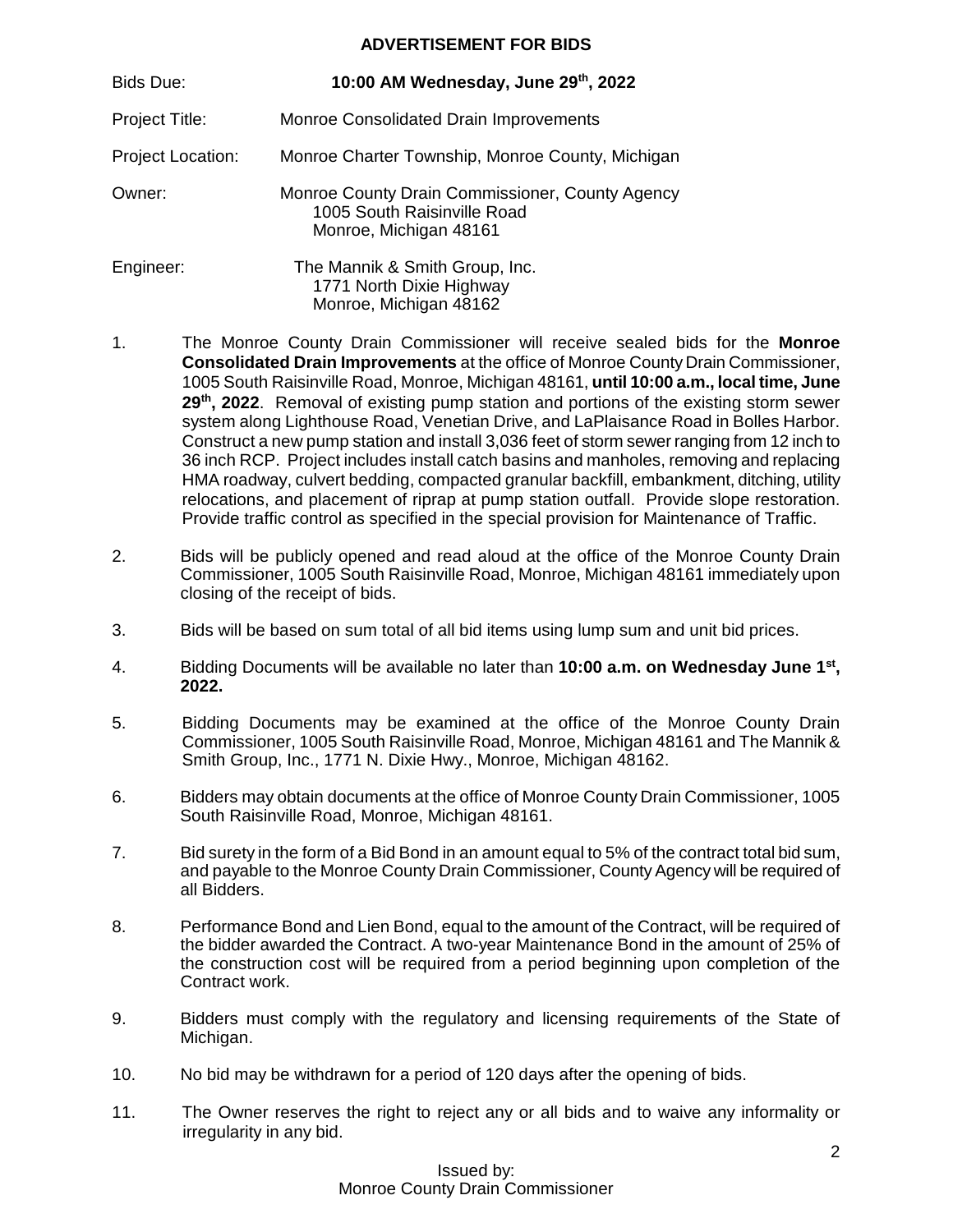#### **PROPOSAL FOR MONROE COUNTY DRAIN COMMISSIONER MONROE CONSOLIDATED DRAIN INPROVEMENTS**

#### TO: Monroe County Drain Commissioner

FOR: Removal of existing pump station and portions of the existing storm sewer system along Lighthouse Road, Venetian Drive, and LaPlaisance Road in Bolles Harbor. Construct a new pump station and install 3,036 feet of storm sewer ranging from 12 inch to 36 inch RCP. Project includes install catch basins and manholes, removing and replacing HMA roadway, culvert bedding, compacted granular backfill, embankment, ditching, utility relocations, and placement of riprap at pump station outfall. Provide slope restoration. Provide traffic control as specified in the special provision for Maintenance of Traffic.

Ladies and Gentlemen:

The undersigned bidder hereby affirms that:

- 1. The proposal is in all respects fair and without any collusion or fraud.
- 2. The undersigned have examined the site of the proposed project and have made a personal investigation and estimate of quantities.
- 3. The undersigned will contract to furnish all labor, equipment, tools and material necessary for the complete construction of the above described project at the unit prices stated on the attached bid forms and to complete the work in the time specified to the satisfaction of the Monroe County Drain Commissioner.

| Company:         |  |
|------------------|--|
| Address:         |  |
| City, State, Zip |  |
| Telephone:       |  |
| By:              |  |
| Title:           |  |
| Date:            |  |
|                  |  |

NOTE: If the bidder is a co-partnership, each member must sign the proposal.

Corporations must execute the proposal by duly authorized officers in accordance with Articles of Incorporation.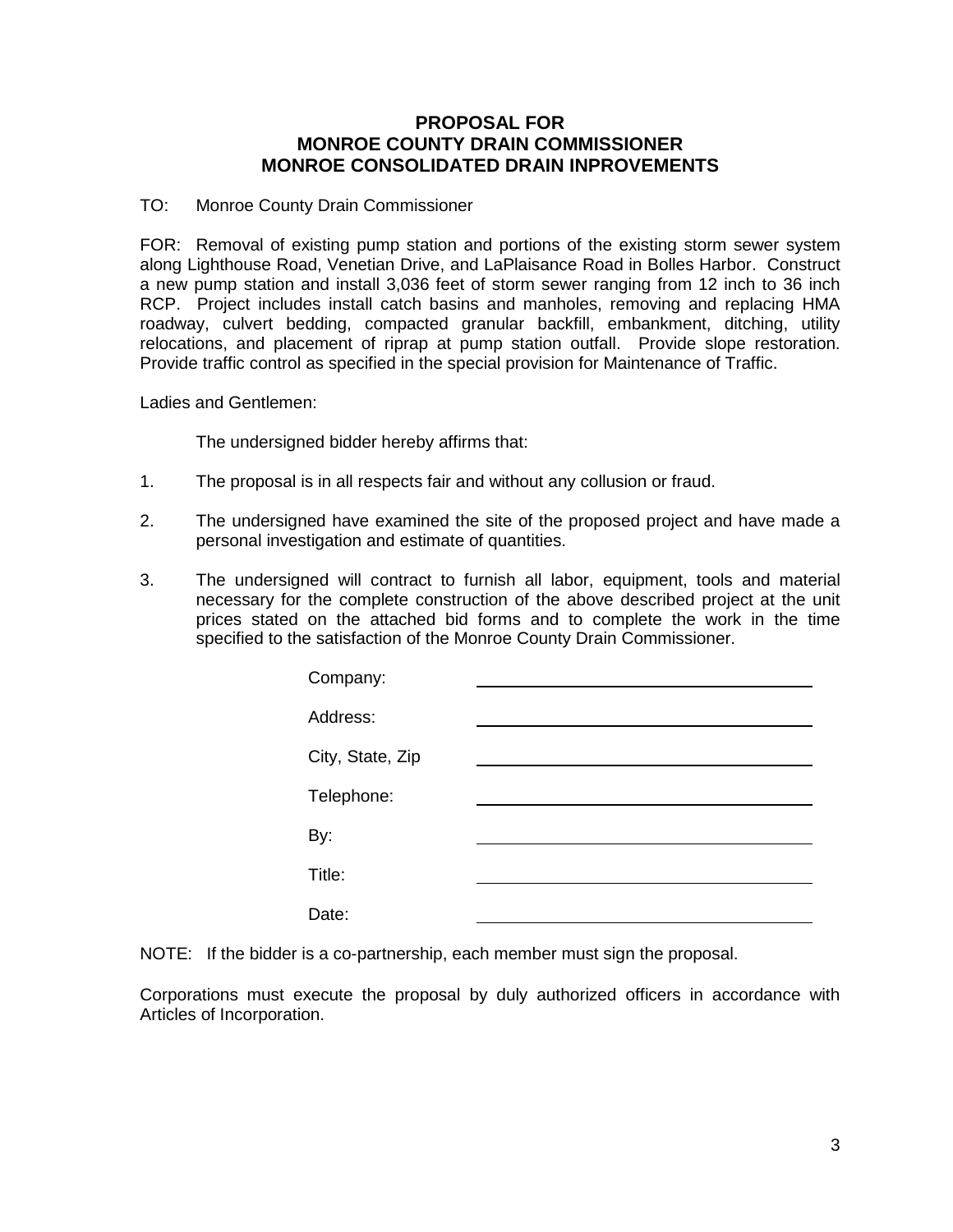#### INSTRUCTIONS TO BIDDERS and GENERAL CONDITIONS

The Michigan Department of Transportation 2020 Standard Specifications for Construction are incorporated as part of these bidding documents and shall govern except as provided in the Invitation to Bid, Instructions to Bidders and General Conditions, Proposal, Contract, Supplemental Specifications, Special Provisions, Plans and MDOT Permit. Reference to the Department or Commission in the Michigan Department of Transportation 2020 Standard Specifications for Construction shall for this project mean the Monroe County Drain Commissioner (MCDC).

#### **OWNER**

The owner of the project is the Monroe County Drain Commissioner.

#### ENGINEER

The Engineer is The Mannik & Smith Group, Inc. or the individual assigned by the MCDC to be in charge of the project. The person assigned may be an employee of the MCDC, a consultant, or an outside contractor hired by the MCDC.

#### BIDDER

The Bidder is one who submits a signed bid with the required documentation directly to the MCDC at the time and place specified.

#### BIDDING DOCUMENTS

#### **Bidding Documents will be available at the Office of the Monroe County Drain Commissioner no later than 10:00 a.m. on Wednesday, June 1st, 2022.**

A complete set of Bidding Documents must be used in preparing the bid. Neither MCDC nor their Engineer assumes any responsibility for errors or misinterpretations resulting from the use of an incomplete set of Bidding Documents. Sealed proposals must be submitted on the bid forms furnished by the MCDC. The proposal shall be submitted in its entirety with no modifications or changes except as authorized by an addendum and with no pages removed. Unit prices as listed will govern in determining the correct total of the bid. All proposals must be filled out in ink or typewritten and shall be legibly signed, giving the complete name and address of the bidder.

All bids must be in a sealed envelope and clearly marked "Monroe Consolidated Drain Improvements, Monroe County, Michigan"

#### BIDDER'S SURETY

Each proposal must be accompanied by a cashier's check, certified check, or a bid bond made payable to the Monroe County Drain Commissioner, in the sum of five percent (5%) of the amount of the bid. Upon awarding and signing of a contract, or in the event of bid rejection, such bid surety will be returned to the bidder. Bids may be held for a period of one hundred twenty (120) days.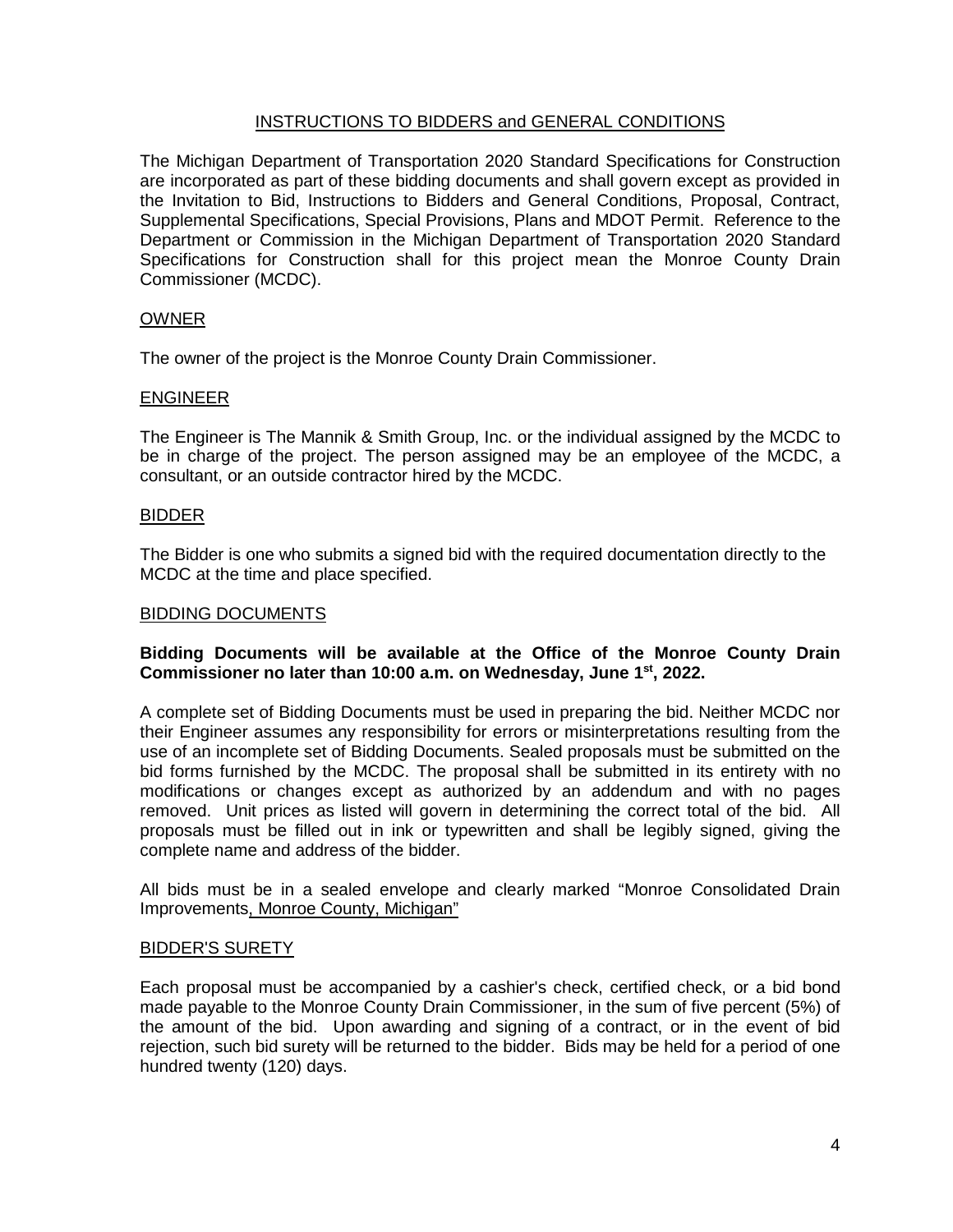#### INTERPRETATION AND ADDENDA

All questions about the meaning or intent of the Contract Documents are to be directed to the Engineer. Interpretation or clarification considered necessary by the Engineer to such questions will be issued by Addenda, faxed and mailed or delivered to all parties recorded by the Engineer as having received the Bidding Documents. Questions received less than three days prior to the date for opening the Bids may not be answered. Only questions answered by formal written Addenda are binding. Oral and other interpretations or clarifications will be without legal effect. The contact person shall be Christopher M. Zangara, PE of The Mannik & Smith Group, Inc. He can be reached at (734) 289-2200.

#### OPENING OF BIDS

Bids will be received at the office of the **Monroe County Drain Commissioner, 1005 South Raisinville Road, Monroe, Michigan 48161** until **10:00 A.M.,** local time on **Wednesday,**  June 29<sup>th</sup>, 2022 at which time they will be publicly opened and read aloud.

#### AWARD OF CONTRACT

The MCDC reserves the right to reject any or all bids, including without limitation the right to reject any or all nonconforming, nonresponsive, unbalanced, or conditional Bids and to reject the Bid of any Bidder if the MCDC believes that it would not be in the best interest of the project to make an award to that Bidder, whether because the Bid is not responsive or if the Bidder is unqualified or of doubtful financial ability or fails to meet any pertinent standards or criteria established by the MCDC. The MCDC also reserves the right to waive all informalities in any bid should it be deemed in the best interest of the MCDC to do so. Discrepancies between the multiplication of units of work and the unit prices will be resolved in favor of the unit price. Discrepancies between the indicated sum of any column of figures and the correct sum will be resolved in favor of the correct sum. Discrepancies between words and figure will be resolved in favor of words.

#### CONTRACT EXECUTION

The Bidder to whom the contract is awarded shall, within ten (10) calendar days after notice of award, enter into a written contract with the MCDC and furnish bonds as hereinafter specified. Failure to execute a contract or furnish satisfactory bonds on forms provided by MCDC will be considered cause for annulment of award and forfeiture of the proposal guarantee.

#### PERFORMANCE AND LIEN BONDS

The successful bidder to whom the contract is awarded shall furnish two (2) surety bonds as follows:

Performance Bond - To The MCDC for the faithful fulfillment of the terms of the contract in the amount of ONE HUNDRED PERCENT (100%) of the contract amount.

Lien Bond - To The MCDC for the payment of all labor and materials used in the work in the amount of ONE HUNDRED PERCENT (100%) of the contract amount.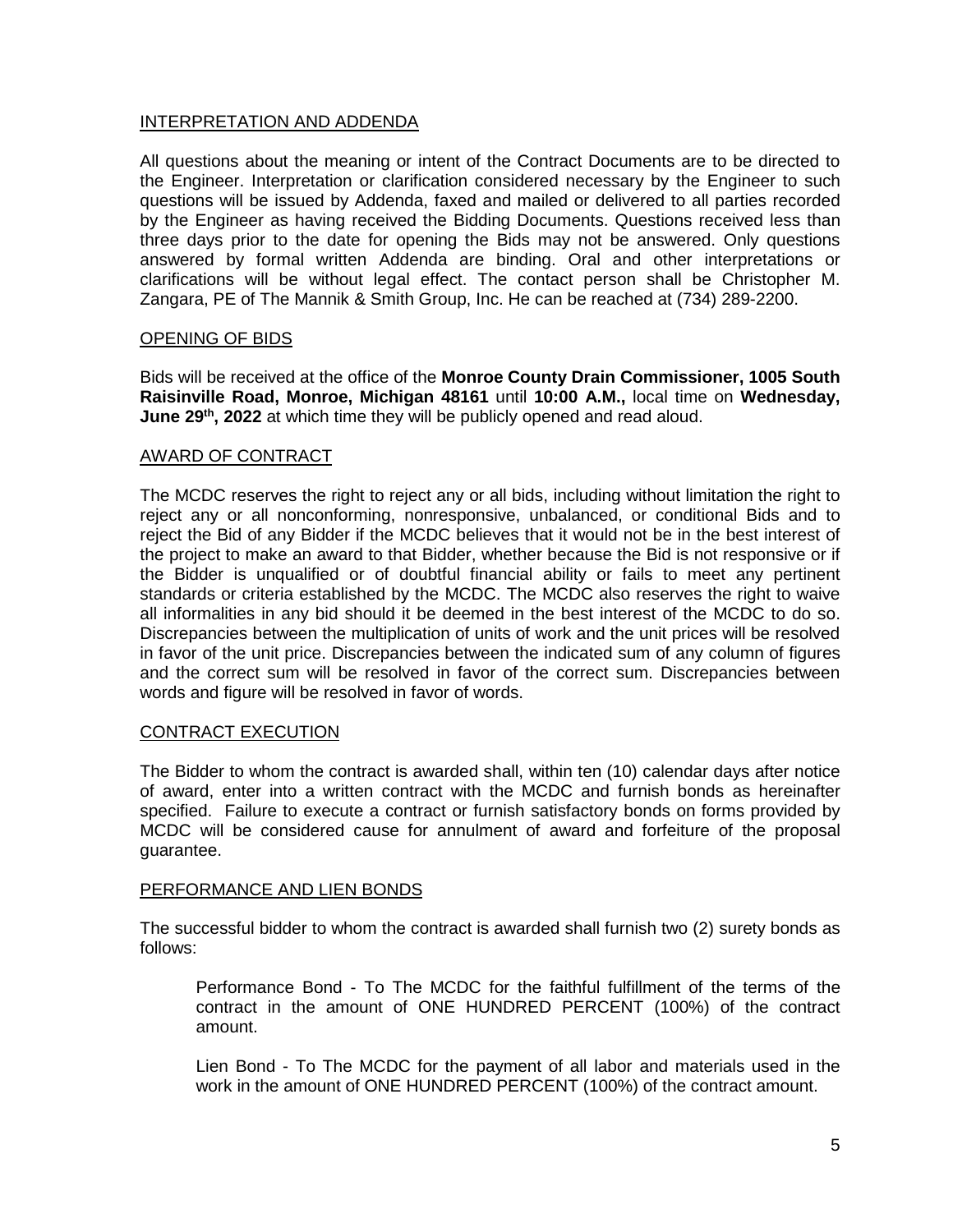#### MAINTENANCE BOND

After the project is completed and accepted by The MCDC but prior to final payment, the Contractor shall secure a two (2) year Maintenance Bond in the amount of TWENTY-FIVE PERCENT (25%) percent of the construction cost rounded off to the nearest thousand dollars.

Subsequent to completion of construction, the Engineer will conduct a final inspection of the project to determine whether or not the improvements have been properly constructed. The two (2) year term of the bond will begin on the final inspection date provided that at the time all road improvements meet the required standard.

#### INCREASED OR DECREASED QUANTITIES

The MCDC reserves the right to increase or decrease quantities from those originally estimated and such changes will be paid for at the unit price bid.

#### MAINTENANCE OF TRAFFIC

The contractor shall provide a maintenance of traffic (MOT) plan for review and approval a minimum of 28 days prior to the start of work, and in accordance with the provisions of the plans and specifications herein. The plan shall include traffic control devices as outlined below.

Maintain traffic in accordance with the Michigan Manual of Uniform Traffic Control Devices (MMUTCD). Two-way, one-lane traffic shall be maintained at all times in areas of on-going work on LaPlaisance Road. Flaggers must be used in this area with proper signage according to MDOT typical 110-TRNFW-2L, "Lane Closure Utilizing Traffic Regulators on a 2-Lane Undivided Roadway" except that sign R5-18b, W3-5b and R2-1 signs will not be required due to limited timeframe of work in this location. Road Work Ahead (W20-1), Work Zone Begins (R5-18c) and End Road Work (R2-1) signs will also be placed on Lighthouse Road to west of LaPlaisance Road, on Avalon Road north of Southmoor Drive, on Southmoor Drive west of Avalon and on Shady Lane north of Lighthouse. Sign placement shall be coordinated with owner prior to delivery.

All traffic control shall be in accordance with MMUTCD and devices shall be NCHRP 350 compliant.

The Contractor shall be responsible for the protection of vehicular and pedestrian traffic, work in progress and construction workers in the work zone through the implementation of procedures as described in this proposal, the MMUTCD, the Standard Specifications for Construction, and other applicable state and federal requirements

Work requiring a daytime road closure shall be coordinated with the MCRC. Final details of notice and contact shall be outlined at the preconstruction meeting. No overnight closures of any roadway will be allowed.

Daytime roadway closures with the exception of LaPlaisance Road will be allowed. However, access to all residential and commercial driveways shall be maintained at all times. Property owners shall be provided 24 hour notice when construction activities will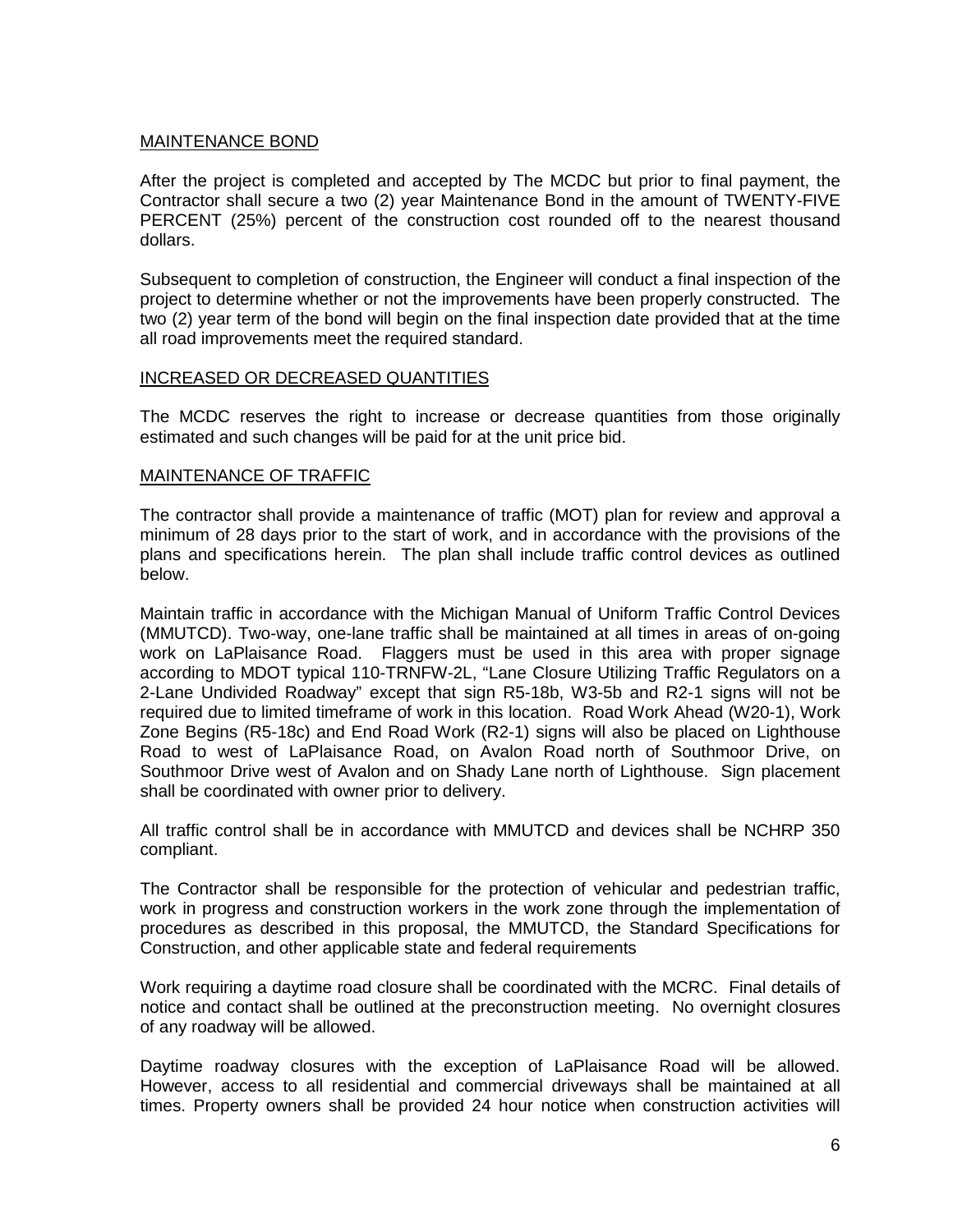have a direct impact on access to their homes. During any closures, access for emergency vehicles (fire, ambulance, police) shall be maintained to adjacent homes, businesses, and other roadways at all times.

Contractor is to provide aggregate base and maintenance gravel at all pavement removal areas, with "Bump" and other traffic control devices as directed by the engineer at all open cut/pavement removal areas. Contractor is to maintain these areas throughout project until HMA pavement is placed to assure a safe crossing for the motoring public.

| <b>SIGN</b>        | <b>DESCRIPTION</b>        | <b>SIZE</b><br>(INCHES) | <b>AREA</b><br>(SFT) | <b>QUANTITY</b><br>EA) |
|--------------------|---------------------------|-------------------------|----------------------|------------------------|
| W20-1              | <b>ROAD WORK AHEAD</b>    | 36 X 36                 | 9.0                  | 6                      |
| W20-4              | ONE LANE ROAD AHEAD       | 36 X 36                 | 9.0                  | 2                      |
| W20-7a             | <b>FLAG PERSON SYMBOL</b> | 36 X 36                 | 9.0                  | $\overline{2}$         |
| $W3-4$             | BE PREPARED TO STOP       | 36 X 36                 | 9.0                  | $\overline{2}$         |
| <b>R5-18C</b>      | <b>WORK ZONE BEGINS</b>   | 36 X 36                 | 9.0                  | 6                      |
| G <sub>20</sub> -2 | <b>END WORK ZONE</b>      | 36 X 18                 | 4.5                  | 6                      |
| $W8-1$             | <b>BUMP</b>               | 36 X 36                 | 9.0                  | 10                     |
|                    |                           |                         |                      |                        |
| <b>TOTAL</b>       |                           |                         | 189                  |                        |

The following tables summarize traffic control items for the project:

| <b>DESCRIPTION</b>                               | <b>QUANTITY</b> | <b>UNIT</b> |
|--------------------------------------------------|-----------------|-------------|
| BARRICADE, TYPE III, HIGH INTENSITY, DOUBLE   10 |                 | EA          |
| SIDED, LIGHTED, FURN                             |                 |             |
| BARRICADE, TYPE III, HIGH INTENSITY, DOUBLE 10   |                 | EA          |
| SIDED, LIGHTED, OPER                             |                 |             |
| LIGHTED ARROW, TYPE B, FURN                      | っ               | EA          |
| LIGHTED ARROW, TYPE B, OPER                      | 2               | EA          |
| PLASTIC DRUM, FLOURESCENT, FURN                  | 75              | EA          |
| PLASTIC DRUM, FLOURESCENT, OPER                  | 75              | EA          |
| <b>MINOR TRAF DEVICES</b>                        |                 | <b>LSUM</b> |

#### WORKING HOURS

All work shall be conducted during normal daytime hours unless otherwise approved by the Engineer. Normal daytime hours are considered to be Monday through Saturday from 7 a.m. to 7 p.m.

#### TIME OF COMPLETION

The entire project shall be completed on or before **Wednesday, November 1st, 2023**.

#### LIQUIDATED DAMAGES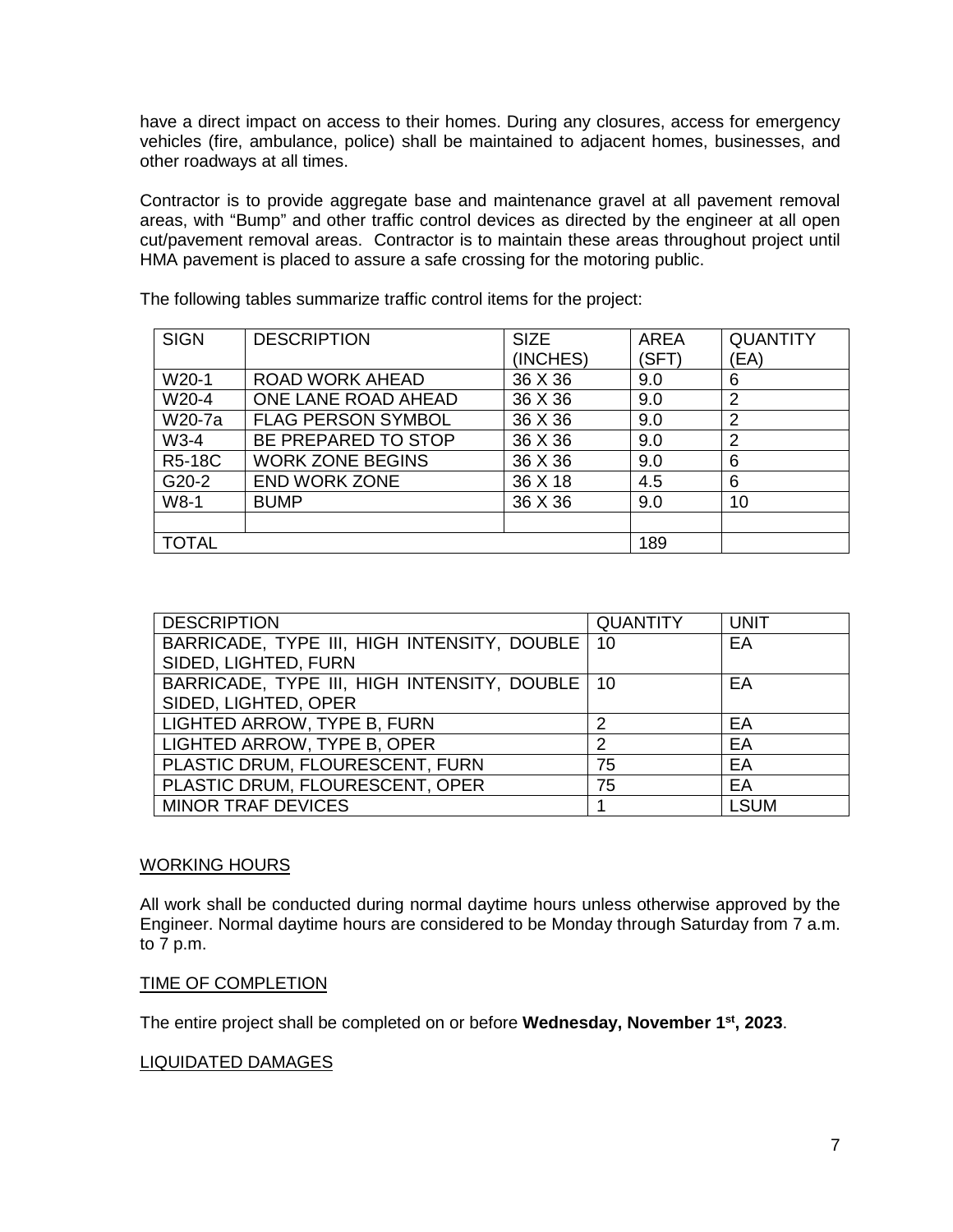Liquidated damages will be assessed in accordance with Section 108.10 of the Michigan Department of Transportation 2020 Standard Specifications for Construction, except that all references to seasonal limitations will not apply.Liquidated damages will continue to be assessed each calendar day after the contract project completion date until all work on the project is completed, even if those days extend beyond any seasonal limitations.

#### FINAL INSPECTION, ACCEPTANCE AND FINAL PAYMENT

The Engineer will make a final inspection of all work included in the contract, and notify the contractor of defects to be remedied prior to final acceptance. The Contractor is required to provide unconditional waivers of lien from all sub-contractors and suppliers before preparing a final estimate. Upon satisfactory completion of the work by the contractor, a final estimate will be prepared. Payment for all work completed and accepted, less any previous progress payment will be made in one payment, within thirty (30) days of final acceptance.

#### DISPUTES

The MCDC's written decision on any question arising under the contract between the MCDC and the Contractor shall be final and binding upon both the MCDC and the Contractor in the absence of fraud, bad faith, or abuse of discretion.

#### ARBITRATION

All claims, disputes and other matters in question between the MCDC and the Contractor arising out of, or relating to the Contract Documents or the breach thereof (except for claims which have been waived by the making or acceptance of final payment) will be decided by arbitration in accordance with the Construction Industry Arbitration Rules of the American Arbitration Association then obtaining subject to the limitations of this section. This agreement to arbitrate and any other agreement or consent to arbitrate entered into in accordance herewith will be specifically enforceable under the prevailing laws of any court having jurisdiction.

No demand for arbitration of any claim, dispute or other matter that is required to be referred to the Engineer initially for decision will be made until the earlier of (a) the date on which the Engineer has rendered a decision or (b) the tenth day after the parties have presented their evidence to the Engineer if a written decision has not been rendered by the Engineer before that date. No demand for arbitration of any such claim, dispute or other matter will be made later than thirty (30) days after the date on which the Engineer has rendered a written decision in respect thereof; and the failure to demand arbitration within said thirty (30) days' period shall result in the Engineer's decision being final and binding upon the MCDC and the Contractor. If the Engineer renders a decision after arbitration proceedings have been initiated, such decision may be entered as evidence but will not supersede the arbitration proceedings, except where the decision is acceptable to the parties concerned. No demand for arbitration of any written decision of the Engineer will be made later than ten (10) days after the party making such demand has delivered written notice of intention to appeal.

Notice of the demand for arbitration will be filed in writing with the other party to the Agreement and with the American Arbitration Association, and a copy will be sent to the Engineer for information. The demand for arbitration will be made within the thirty-day (30) or ten-day (10) period specified above as applicable, and in all other cases within a reasonable time after the claim, dispute or other matter in question has arisen, and in no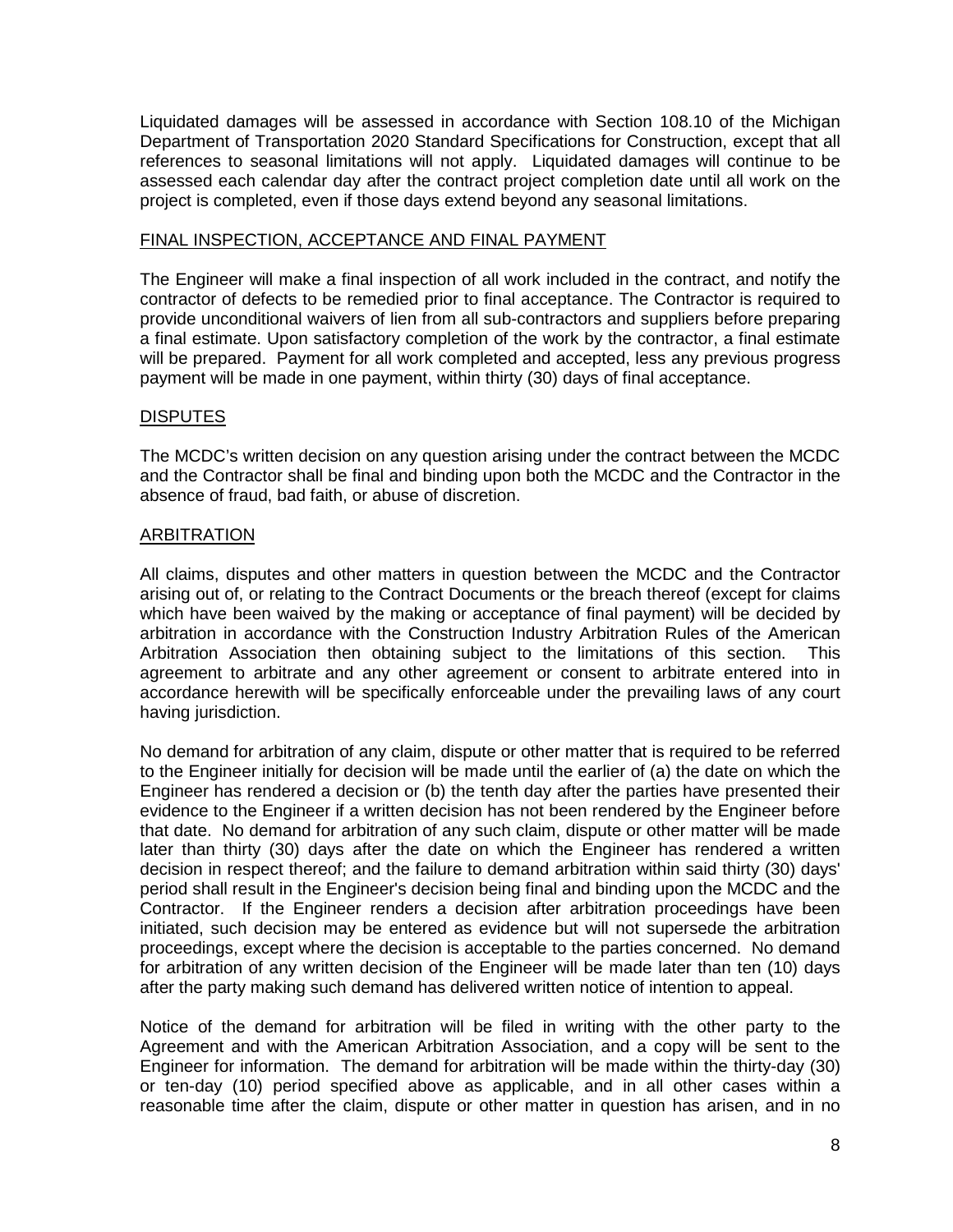event shall any such demand be made after the date when institution of legal or equitable proceedings based on such claim, dispute or other matter in question would be barred by the applicable statute of limitations.

No arbitration arising out of or relating to the Contract Documents shall include by consolidation, joinder or in any other manner any other person or entity who is not a party of this contract unless:

- a) the inclusion of such other person or entity is necessary if complete relief is to be afforded among those who are already parties to the arbitration;
- b) such other person or entity is substantially involved in a question of law or fact which is common to those who are already parties to the arbitration and which will arise in such proceedings, and;
- c) the written consent of the other person or entity sought to be included and of the MCDC and the Contractor has been obtained for such inclusion, which consent shall make specific reference to this paragraph; but no such consent shall constitute consent to arbitration of any dispute not specifically described in such consent or to arbitration with any party not specifically identified in such consent.

Notwithstanding the above paragraph, if a claim, dispute or other matter in question between the MCDC and the Contractor involves the work of a Subcontractor, either the Owner or the Contractor may join such Subcontractor as a party to the arbitration between the Owner and the Contractor hereunder. The Contractor shall include in all subcontracts a specific provision whereby the Subcontractor consents to being joined in arbitration between the Owner and the Contractor involving the work of such Subcontractor. Nothing in this paragraph nor in the provision of such subcontract consenting to joinder shall create any claim, right or cause of action in favor of the Subcontractor and against the MCDC or its Consultants that does not otherwise exist.

The award rendered by the arbitrators will be final, judgment may be entered upon it in any court having jurisdiction thereof, and it will not be subject to modification or appeal.

#### TAXES

The Contractor shall include, and will be deemed to have included, in its base bid and contract price all applicable Michigan Sales and Use taxes which have been enacted into law as of the date the bid is submitted.

#### MCDC'S RESPONSIBILITY

MCDC and their agents shall not supervise, direct or have control or authority over, nor be responsible for, the Contractor's means, methods, techniques, sequences or procedures of construction or the safety precautions and programs incident thereto, or for any failure of the Contractor to comply with laws and regulations applicable to the furnishing or performance of the work unless otherwise specified in the Special Provisions. MCDC and their agents will not be responsible for the Contractor's failure to perform or furnish the work in accordance with the Contract Documents.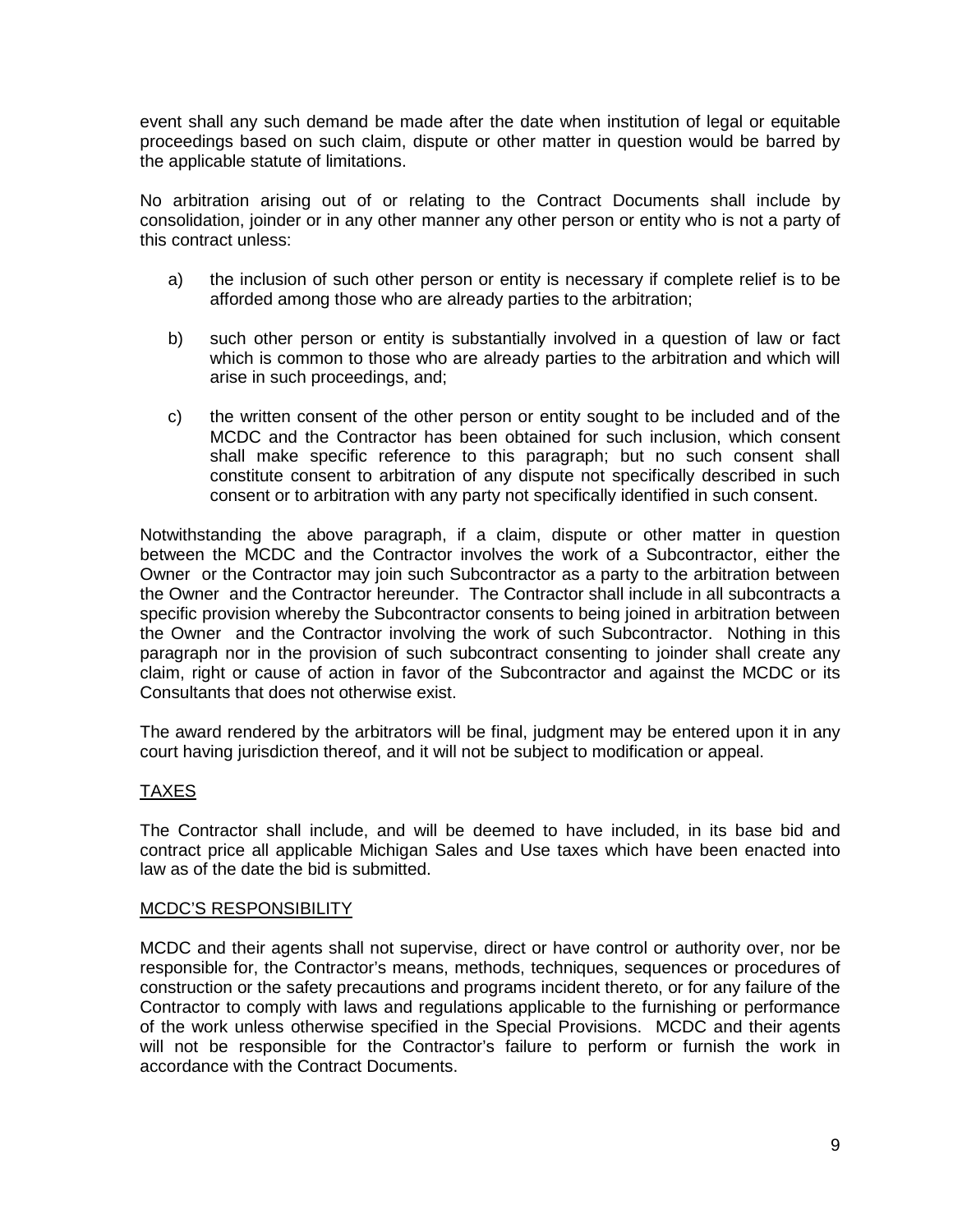#### INDEMNIFICATION, DAMAGE LIABILITY AND INSURANCE

The Contractor shall not commence work under this contract until they have obtained all insurance required under this paragraph and such insurance has been approved by the MCDC, nor shall the Contractor allow any subcontractor to commence work of his subcontract until all similar insurance required of the subcontractor has been so obtained and approved. Satisfactory proof of carriage of the required insurance shall be furnished to the MCDC. The insurance shall be furnished in separate policies. The Contractor shall be required to appear as the named insured upon such policy or policies of insurance and shall be required in addition thereto to have the Owner, the Monroe County Drain Commissioner, to also be named insured, protecting all of said entities from all losses arising out of the death, bodily injury or property damage occurring upon the project site.

- a. Owner's Protective Liability Insurance
	- A. Commercial general liability: The minimum limits shall be: \$1,000,000 each occurrence and \$2,000,000 aggregate.
	- B. Combined single limit for bodily injury and property damage liability: \$1,000,000 each occurrence

| C. Automobile Liability (Minimum Limits):    |  |
|----------------------------------------------|--|
|                                              |  |
|                                              |  |
| Property damage: \$1,000,000 each occurrence |  |

D. The insurance limits, above, may be attained through an umbrella policy.

E. NO WORK IS TO BE PERFORMED WITHOUT THE ABOVE POLICIES BEING CURRENTLY IN EFFECT.

F. Should the policy be canceled or expire, all activities authorized by the permit shall cease and the authority to continue operating within the right of way is deemed of no effect pending reinstatement of such policy in conformity with the above.

G. All certificates of insurance will be received by the permit issuing offices unless otherwise arranged with the Lansing Utilities and Permits Section.

#### b. The above insurance shall insure

1) Monroe County at Large; 2) The Monroe County Drain Commissioner; 3) The Mannik and Smith Group, Inc., The Monroe County Road Commission and 4) The Monroe Consolidated Drain District. It shall be maintained in full force and effect until such contract is terminated to indemnify the Drain Commissioner, Drainage District, and all public utilities within the Drainage District by reason of any injury to any person or against any loss of damage by reason of the negligence or carelessness of said Contractor arising directly or indirectly from the performance of the work.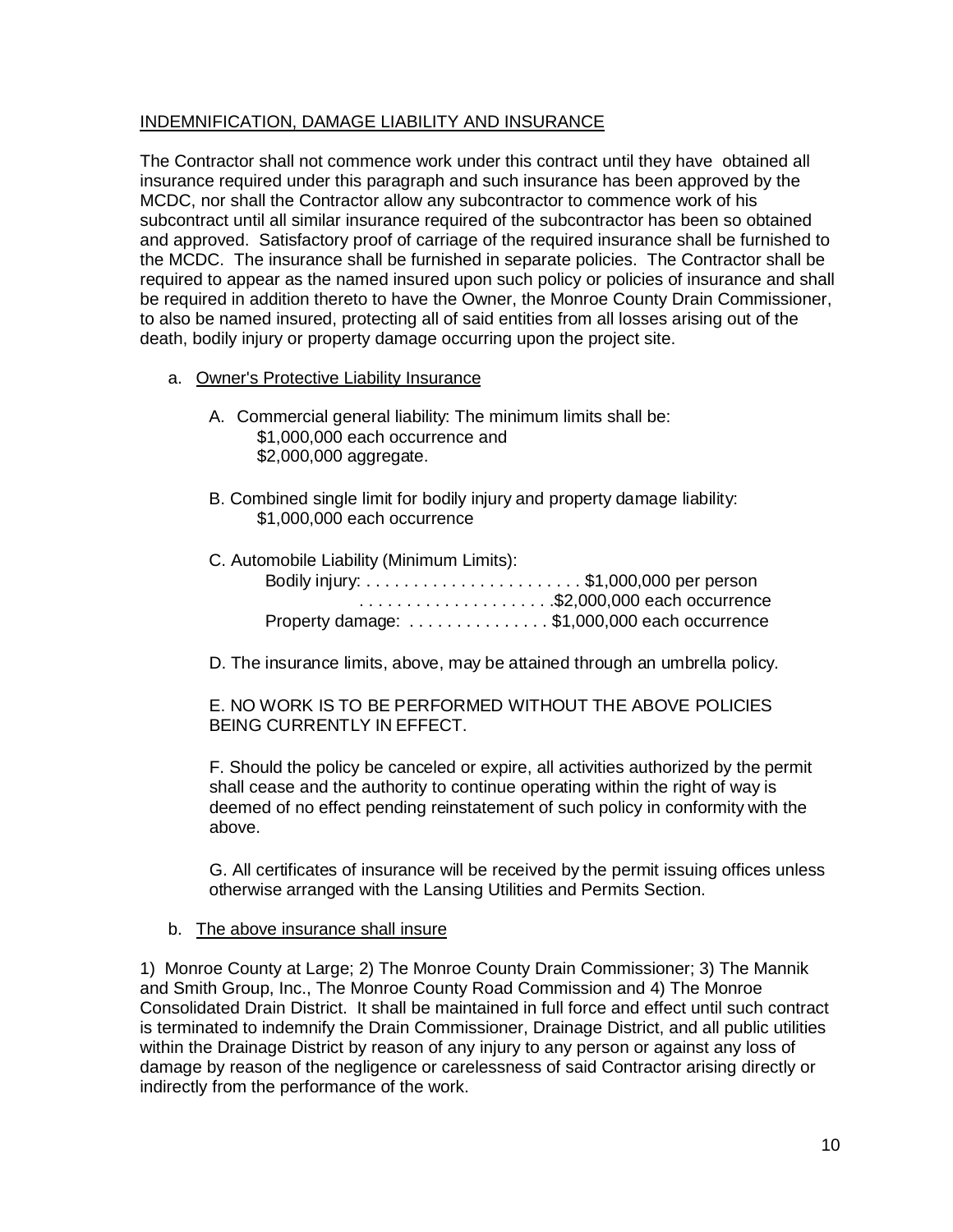#### c. Contractor's Liability Insurance and Automotive Liability Insurance

The Contractor also shall carry Contractor's Liability Insurance, Automobile Liability Insurance and the limits of liability shall be the same as those stated in the Owner's Protective Liability Insurance.

#### d. Workmen's Compensation Insurance

The Contractor shall procure and shall maintain during the life of this Contract, Employer's Liability and Workmen's Compensation Insurance for all of his employees to be engaged in work on the project under this Contract; and in case any such work is sublet, the Contractor shall require the subcontractor similarly to provide Employer's Liability and Workmen's Compensation Insurance for all of the latter's employees to be engaged in such work.

#### e. Certificates

A certificate showing that the Contractor has the above named Insurance coverage in the amount stated shall be attached to each contract.

#### **SPECIFICATIONS**

All work not otherwise specified shall be done in accordance with the Michigan Department of Transportation 2020 Standard Specifications for Construction and included errata to the 2020 Standard Specifications for Construction. Within these specifications all references to the Michigan Department of Transportation shall mean the MCDC.

#### UTILITY COORDINATION

For the protection of underground utilities, the Contractor shall notify "MISS DIG" at 1-800- 482-7171 or 811, a minimum of three working days, excluding weekends or holidays, prior to excavating and otherwise fully comply with the provisions of Act 174 of 2013 and as amended. MISS DIG members will thus be routinely notified. This does not relieve the contractor of the responsibility of notifying utility owners who may not be part of the MISS DIG system. The Contractor shall conduct operations in such a manner as to insure that those utilities not requiring relocation will not be disturbed.

#### **PERMITS**

- 1. MCDC permit to work in County Drain Easement A permit to work within the county drain easement shall be considered obtained following receipt of Notice to Proceed from MCDC or their agent. Permit fee will be waived.
- 2. Soil Erosion and Sedimentation Control Permit The Contractor is responsible for obtaining an approved SESC permit from the Monroe County Drain Commissioner's Office prior to commencing any work. Permit fee will be waived.
- 3. The Contractor is responsible for obtaining an approved permit from the Monroe County Road Commissioner's Office prior to commencing any work. Permit fee will be waived.
- 4. The Contractor must submit proof of insurance prior to commencing work.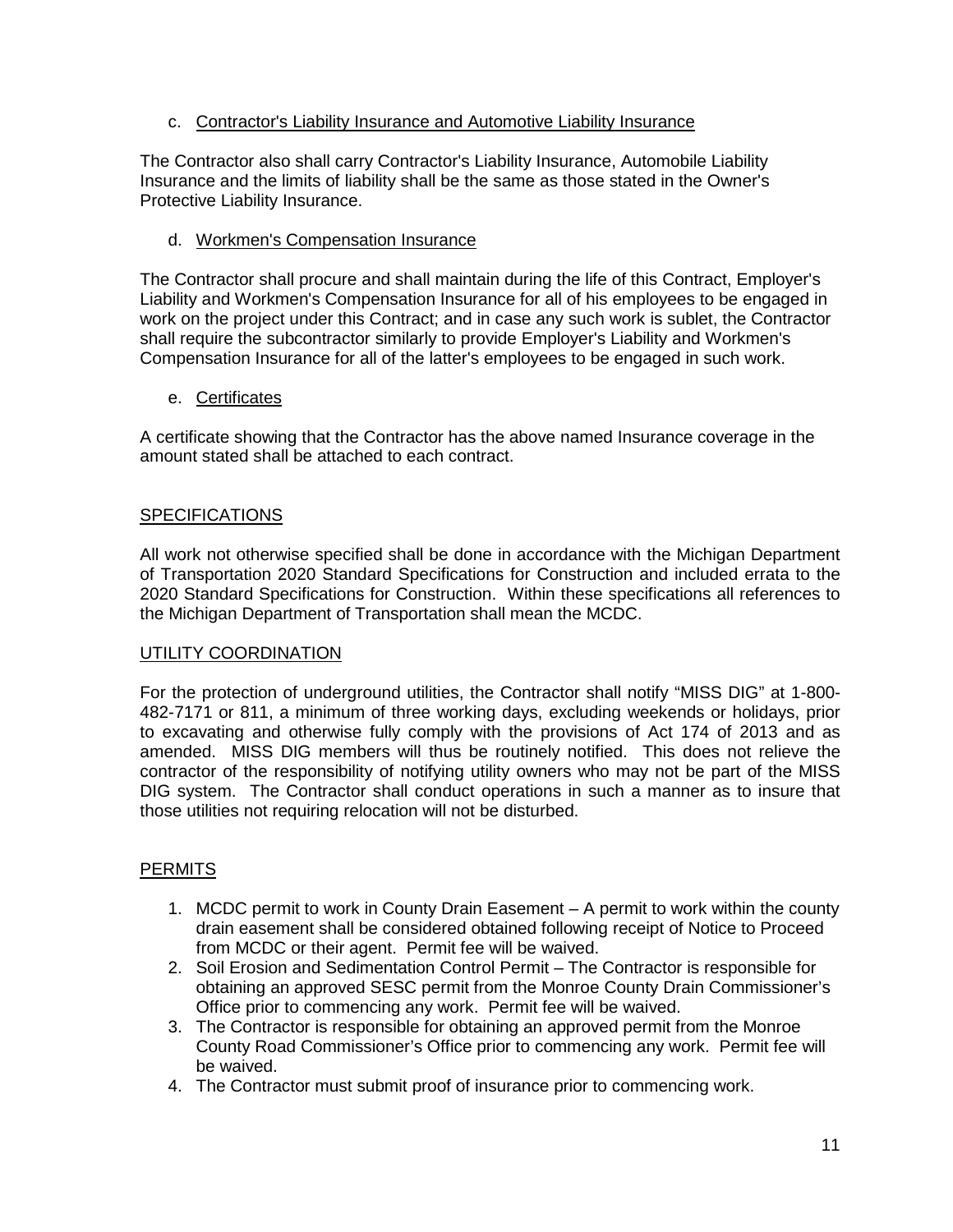#### **UNIT PRICE CONTRACT MONROE CONSOLIDATED DRAIN IMPROVEMENTS**

#### TO: Monroe County Drain Commissioner

The undersigned, having full knowledge of the site, plans, and specifications for the Monroe Consolidated Drain Improvements in Monroe Charter Township, Monroe County, Michigan including Bidders' Addenda \_\_\_\_\_\_\_\_\_\_\_\_\_\_\_\_\_\_\_\_\_\_\_\_\_\_, and the conditions of Michigan including Bidders' Addenda these Contract Documents, hereby agrees to furnish all services, labor, materials, tools, equipment, transportation, and incidentals necessary to perform the entire work; to complete the contract by the date specified in the General Provisions, according to the Plans and Specifications, and to accept in full, compensation for all work necessary to complete the project at the unit prices named next:

The Bidder agrees that the work will be completed and ready for final payment in accordance with the General Conditions. All work on the project shall be completed by **Wednesday, November 1st, 2023**.

The Bidder accepts the provisions of the Agreement as to liquidated damages in the event of failure to complete the work on time.

The following documents are attached to and/or incorporated with and made a condition of this Bid:

- Monroe Consolidated Drain Improvements, Plan Sheets 1 through 58
- Schedule of Items
- Special Provision for Storm Sewer Cleanout
- Special Provision for Mailbox, Rem, Salv, Erect
- Special Provision for Progress Clause
- Notice To Bidders for Utility Coordination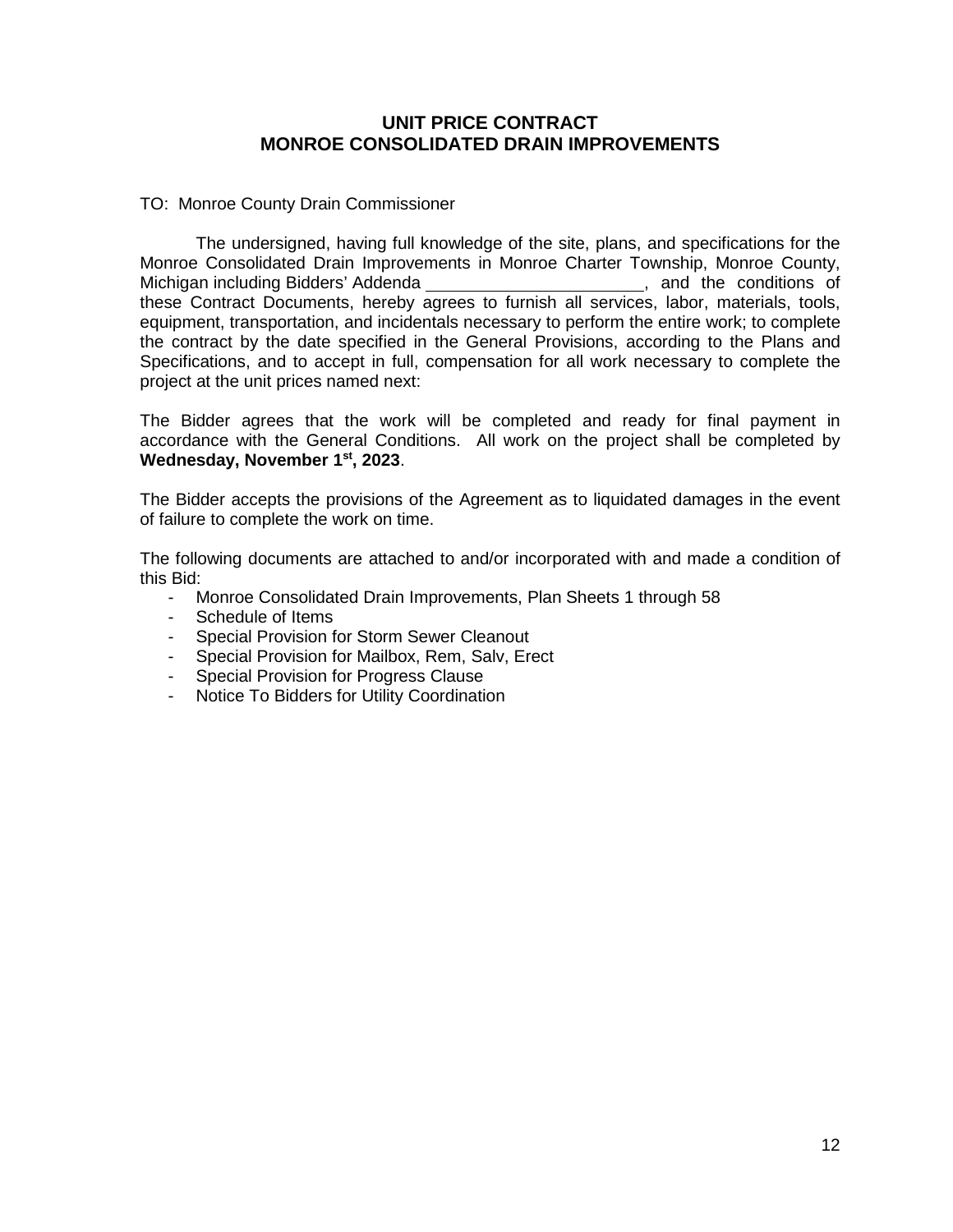| Item<br>Number | Item Description                                  | Unit        | <b>Estimated</b><br>Quantity     | <b>Unit Price</b> | <b>Bid Amount</b> |
|----------------|---------------------------------------------------|-------------|----------------------------------|-------------------|-------------------|
|                |                                                   |             | <b>Category 001: Storm Sewer</b> |                   |                   |
| 1100001        | Mobilization, Max 5%                              | <b>LSUM</b> | 1                                | $\zeta$           | \$                |
| 2010001        | Clearing                                          | Acre        | 0.5                              | \$                | \$                |
| 2020002        | Tree, Rem, 19 inch to 36 inch                     | Ea          | 9                                | \$                | \$                |
| 2020004        | Tree, Rem, 6 inch to 18 inch                      | Ea          | 3                                | \$                | \$                |
| 2020006        | Stump, Rem, 19 inch to 36 inch                    | Ea          | $\overline{2}$                   | \$                | \$                |
| 2030001        | Culv, Rem, Less than 24 inch                      | Ea          | 8                                | \$                | \$                |
| 2030011        | Dr Structure, Rem                                 | Ea          | 17                               | \$                | \$                |
| 2030015        | Sewer, Rem, Less than 24 inch                     | Ft          | 983                              | \$                | \$                |
| 2030016        | Sewer, Rem, 24 inch to 48 inch                    | Ft          | 95                               | \$                | \$                |
| 2040020        | Curb and Gutter, Rem                              | Ft          | 110                              | \$                | \$                |
| 2040050        | Pavt, Rem                                         | Syd         | 1537                             | \$                | \$                |
| 2050016        | Excavation, Earth                                 | Cyd         | 280                              | \$                | \$                |
| 2080020        | Erosion Control, Inlet<br>Protection, Fabric Drop | Ea          | 46                               | \$                | \$                |
| 2080036        | Erosion Control, Silt Fence                       | <b>Ft</b>   | 2400                             | \$                | \$                |
| 3020016        | Aggregate Base, 6 inch                            | Syd         | 446                              | \$                | \$                |
| 3020020        | Aggregate Base, 8 inch                            | Syd         | 1330                             | \$                | \$                |
| 3060021        | Maintenance Gravel, LM                            | Cyd         | 56                               | \$                | \$                |
| 4020030        | Sewer, Cl A, 6 inch, Tr Det B                     | Ft          | 20                               | \$                | \$                |
| 4020031        | Sewer, Cl A, 8 inch, Tr Det B                     | Ft.         | 20                               | \$                | \$                |
| 4020032        | Sewer, Cl A, 10 inch, Tr Det B                    | Ft.         | 25                               | \$                | \$                |
| 4020033        | Sewer, Cl A, 12 inch, Tr Det B                    | Ft.         | 702                              | \$                | \$                |
| 4020035        | Sewer, Cl A, 18 inch, Tr Det B                    | <b>Ft</b>   | 1394                             | \$                | \$                |
| 4020036        | Sewer, Cl A, 24 inch, Tr Det B                    | Ft.         | 640                              | \$                | \$                |
| 4020037        | Sewer, Cl A, 30 inch, Tr Det B                    | Ft.         | 480                              | \$                | \$                |
| 4020038        | Sewer, Cl A, 36 inch, Tr Det B                    | Ft          | 14                               | \$                | \$                |
| 4021232        | Sewer Bulkhead, 18 inch                           | Ea          | 3                                | \$                | \$                |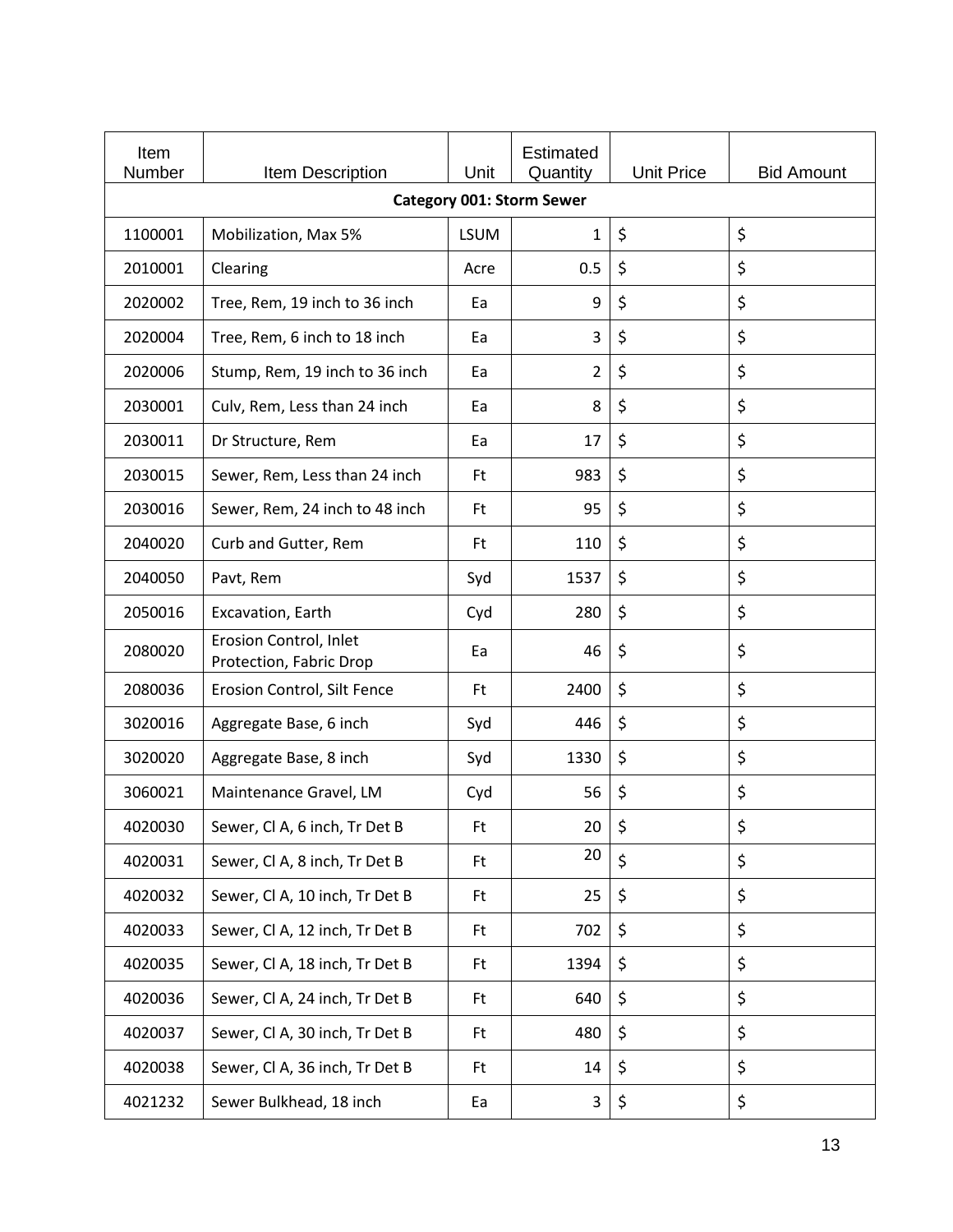| Item<br>Number | Item Description                                                       | Unit        | <b>Estimated</b><br>Quantity | <b>Unit Price</b> | <b>Bid Amount</b> |
|----------------|------------------------------------------------------------------------|-------------|------------------------------|-------------------|-------------------|
| 4030006        | Dr Structure Cover, Adj, Case 2                                        | Ea          | 12                           | \$                | \$                |
| 4030010        | Dr Structure Cover, Type B                                             | Ea          | 3                            | \$                | \$                |
| 4030040        | Dr Structure Cover, Type G                                             | Ea          | 31                           | \$                | \$                |
| 4030050        | Dr Structure Cover, Type K                                             | Ea          | 1                            | \$                | \$                |
| 4030210        | Dr Structure, 48 inch dia                                              | Ea          | 29                           | \$                | \$                |
| 4030220        | Dr Structure, 60 inch dia                                              | Ea          | 6                            | \$                | \$                |
| 4037001        | <b>Storm Sewer Cleanout</b>                                            | Ft          | 2564                         | \$                | \$                |
| 5010005        | HMA Surface, Rem                                                       | Syd         | 1540                         | \$                | \$                |
| 5010009        | <b>Edge Trimming</b>                                                   | Ft          | 134                          | \$                | \$                |
| 5010033        | <b>HMA, 13A</b>                                                        | Ton         | 323                          | \$                | \$                |
| 5010061        | HMA Approach                                                           | Ton         | 34                           | \$                | \$                |
| 8010001        | Driveway, Reinf Conc, 6 inch                                           | Syd         | 165                          | \$                | \$                |
| 8020020        | Curb and Gutter, Conc, Det C1                                          | <b>Ft</b>   | 110                          | \$                | \$                |
| 8077050        | Mailbox, Rem, Salv, Erect                                              | Ea          | 19                           | \$                | \$                |
| 8100402        | Sign, Type III, Erect, Salv                                            | Ea          | 15                           | \$                | \$                |
| 8100403        | Sign, Type III, Rem                                                    | Ea          | 15                           | \$                | \$                |
| 8120012        | Barricade, Type III, High<br>Intensity, Double Sided, Lighted,<br>Furn | Ea          | 10                           | \$                | \$                |
| 8120013        | Barricade, Type III, High<br>Intensity, Double Sided, Lighted,<br>Oper | Ea          | $10  $ \$                    |                   | \$                |
| 8120130        | Lighted Arrow, Type B, Furn                                            | Ea          | $\overline{2}$               | \$                | \$                |
| 8120131        | Lighted Arrow, Type B, Oper                                            | Ea          | $\overline{2}$               | \$                | \$                |
| 8120170        | <b>Minor Traf Devices</b>                                              | <b>LSUM</b> | 1                            | \$                | \$                |
| 8120252        | Plastic Drum, Fluorescent, Furn                                        | Ea          | 75                           | \$                | \$                |
| 8120253        | Plastic Drum, Fluorescent, Oper                                        | Ea          | 75                           | \$                | \$                |
| 8120350        | Sign, Type B, Temp, Prismatic,<br>Furn                                 | Sft         | 198                          | \$                | \$                |
| 8120351        | Sign, Type B, Temp, Prismatic,<br>Oper                                 | Sft         | 198                          | \$                | \$                |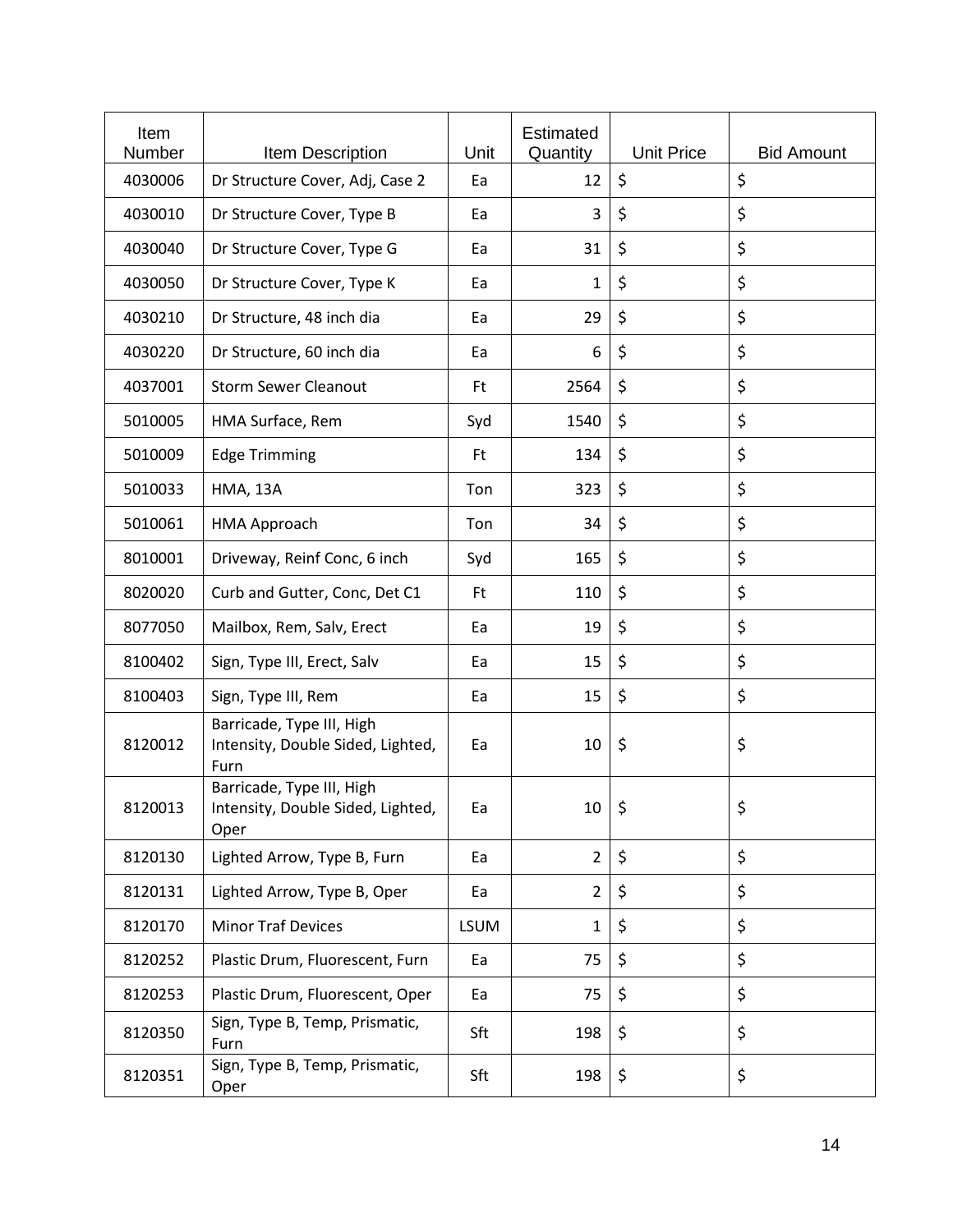| Item<br><b>Number</b> | Item Description                                      | Unit        | Estimated<br>Quantity             | <b>Unit Price</b> | <b>Bid Amount</b> |
|-----------------------|-------------------------------------------------------|-------------|-----------------------------------|-------------------|-------------------|
| 8162001               | Slope Restoration, Non-<br>Freeway, Type A            | Syd         | 4000                              | \$                | \$                |
|                       |                                                       |             | <b>Category 002: Pump Station</b> |                   |                   |
| 4057051               | Pump Basin Structure<br>(Lighthouse)                  | LSUM        | 1                                 | \$                | \$                |
| 4057051               | <b>Electrical Equipment Enclosure</b><br>(Lighthouse) | <b>LSUM</b> | 1                                 | \$                | \$                |
| 4057051               | Pump Equipment (Lighthouse)                           | <b>LSUM</b> |                                   | \$                | \$                |
| 4057051               | Piping Discharge (Lighthouse)                         | <b>LSUM</b> |                                   | \$                | \$                |
| 4057051               | Pump Electrical (Lighthouse)                          | LSUM        |                                   | \$                | \$                |
| 4057051               | Back-Up Generator (Lighthouse)                        | <b>LSUM</b> | 1                                 | \$                | \$                |
| <b>TOTAL BID</b>      |                                                       |             |                                   |                   | \$                |

Contractor Signature:

Printed Name and Title: **Example 2018** 2019 12:00:00 Printed Name and Title:

Quantities are not guaranteed. Final payment will be based on actual quantities.

Required Bid Security in the form of either:

Certified Check or a Bidder's Bond in the amount of:

 $Dollars(\text{\textcircled{s}} \_)$ 

Communications concerning this Bid shall be addressed to the Bidder's representative.

Name of Representative:

Address:

| Telephone Number: |  |
|-------------------|--|
|-------------------|--|

E-Mail:

The terms used in this Bid are defined in the Michigan Department of Transportation 2020 Standard Specifications for Construction.

| <b>SUBMITTED</b><br>on<br>- L. | 2022. |
|--------------------------------|-------|
|                                |       |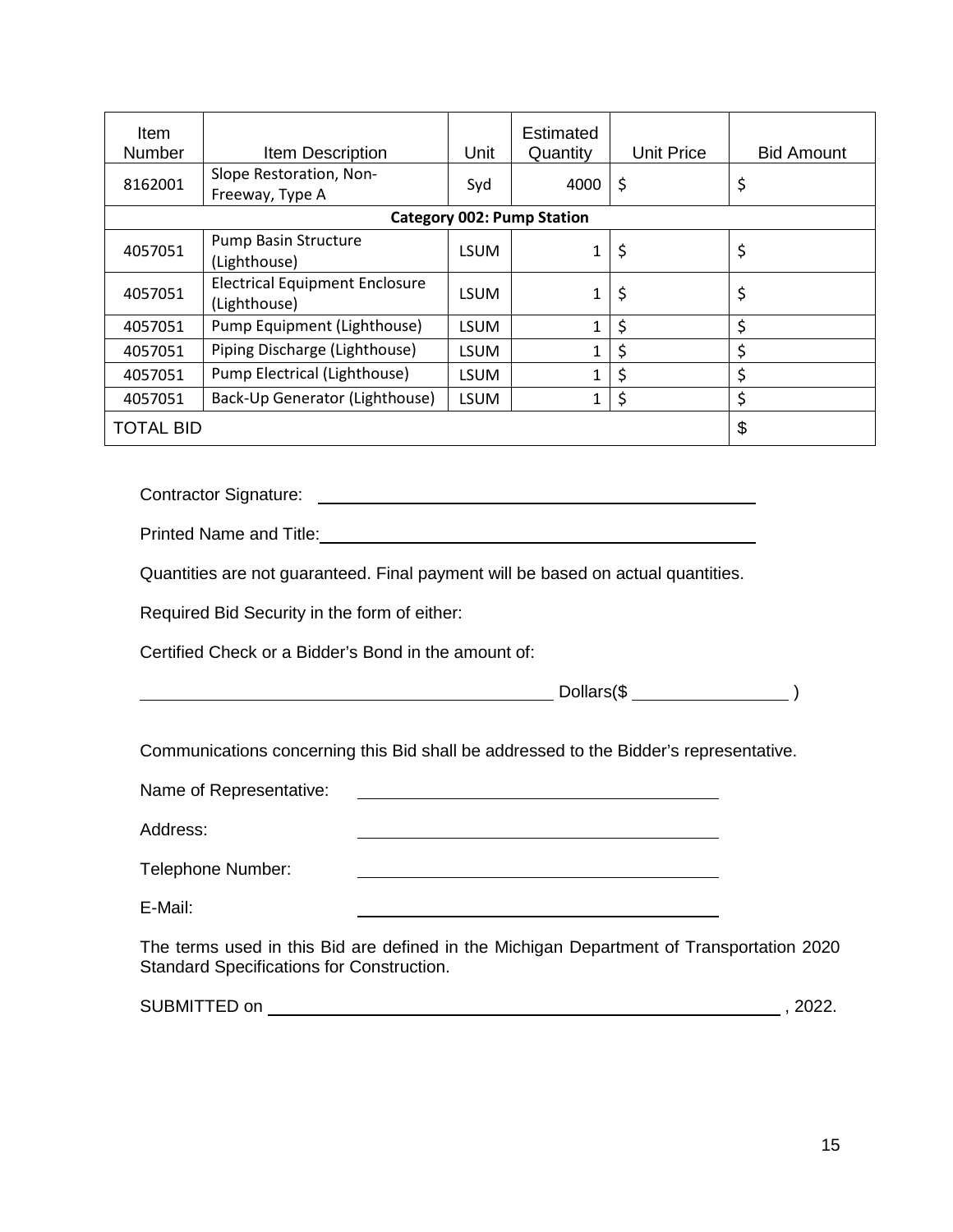| If Bidder is:            |                                                                                                                                                                      |                                                                               |
|--------------------------|----------------------------------------------------------------------------------------------------------------------------------------------------------------------|-------------------------------------------------------------------------------|
| An Individual            |                                                                                                                                                                      |                                                                               |
|                          | Individual's Name                                                                                                                                                    |                                                                               |
| Doing Business As:       | <u> 1989 - Johann Stein, markin sanat markin samanin samanin samanin samanin samanin samanin samanin samanin sa</u>                                                  |                                                                               |
| <b>Business Address:</b> | <u> 1989 - Johann Stein, marwolaethau a bhann an t-Amhair an t-Amhair an t-Amhair an t-Amhair an t-Amhair an t-A</u>                                                 |                                                                               |
| Phone No.:               | ,我们也不会有什么。""我们的人,我们也不会有什么?""我们的人,我们也不会有什么?""我们的人,我们也不会有什么?""我们的人,我们也不会有什么?""我们的人<br>,我们也不会有什么。""我们的人,我们也不会有什么?""我们的人,我们也不会有什么?""我们的人,我们也不会有什么?""我们的人,我们也不会有什么?""我们的人 |                                                                               |
| A Partnership            |                                                                                                                                                                      |                                                                               |
|                          |                                                                                                                                                                      | (SEAL)<br>$\overline{\phantom{a}}$ . The contract of $\overline{\phantom{a}}$ |
|                          | Firm Name                                                                                                                                                            |                                                                               |
|                          | <b>General Partner</b>                                                                                                                                               |                                                                               |
| <b>Business Address:</b> | <u> 1989 - Johann John Stein, markin fyrstu og fyrstu og fyrir og fyrir og fyrir og fyrir og fyrir og fyrir og f</u>                                                 |                                                                               |
| Phone No.:               |                                                                                                                                                                      |                                                                               |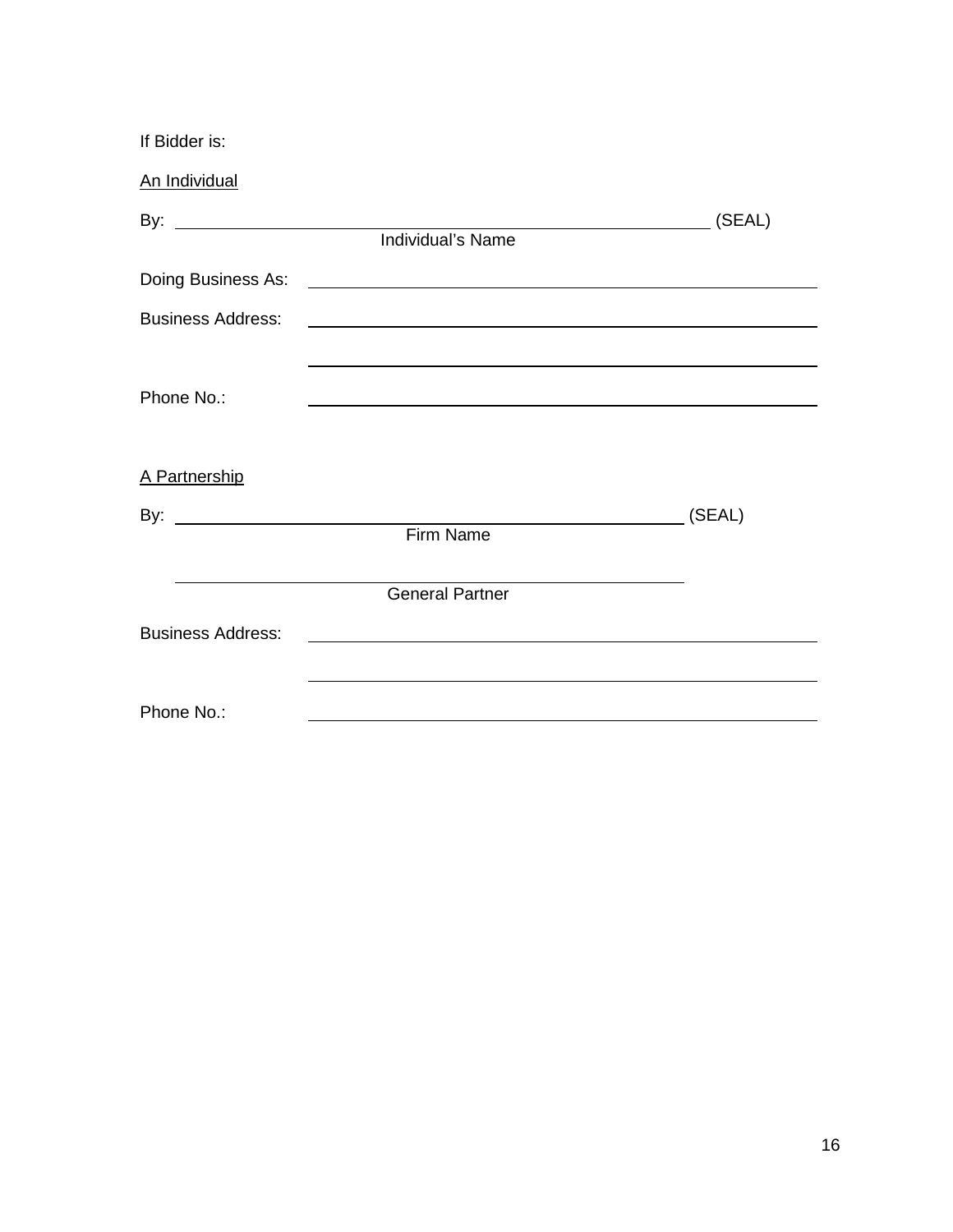A Corporation

|                          |                                                                                                                                    | (Corporate SEAL) |
|--------------------------|------------------------------------------------------------------------------------------------------------------------------------|------------------|
|                          | Corporation Name                                                                                                                   |                  |
|                          | State of Incorporation                                                                                                             |                  |
|                          |                                                                                                                                    |                  |
|                          |                                                                                                                                    |                  |
|                          | Title                                                                                                                              |                  |
|                          |                                                                                                                                    |                  |
| <b>Business Address:</b> | Secretary<br><u> 1989 - Johann Harry Barn, mars ar breist fan de Amerikaanske kommunent fan de Amerikaanske kommunent fan de A</u> |                  |
|                          |                                                                                                                                    |                  |
| Phone No.:               |                                                                                                                                    |                  |
| A Joint Venture          |                                                                                                                                    |                  |
|                          |                                                                                                                                    |                  |
|                          | Name                                                                                                                               |                  |
| <b>Business Address:</b> |                                                                                                                                    |                  |
| Phone No.:               |                                                                                                                                    |                  |
|                          |                                                                                                                                    |                  |
|                          | Name                                                                                                                               |                  |
| <b>Business Address:</b> |                                                                                                                                    |                  |
| Phone No.:               |                                                                                                                                    |                  |

(Each joint venture must sign. The manner of signing for each individual, partnership and corporation that is a party to the joint venture should be in the manner indicated above.)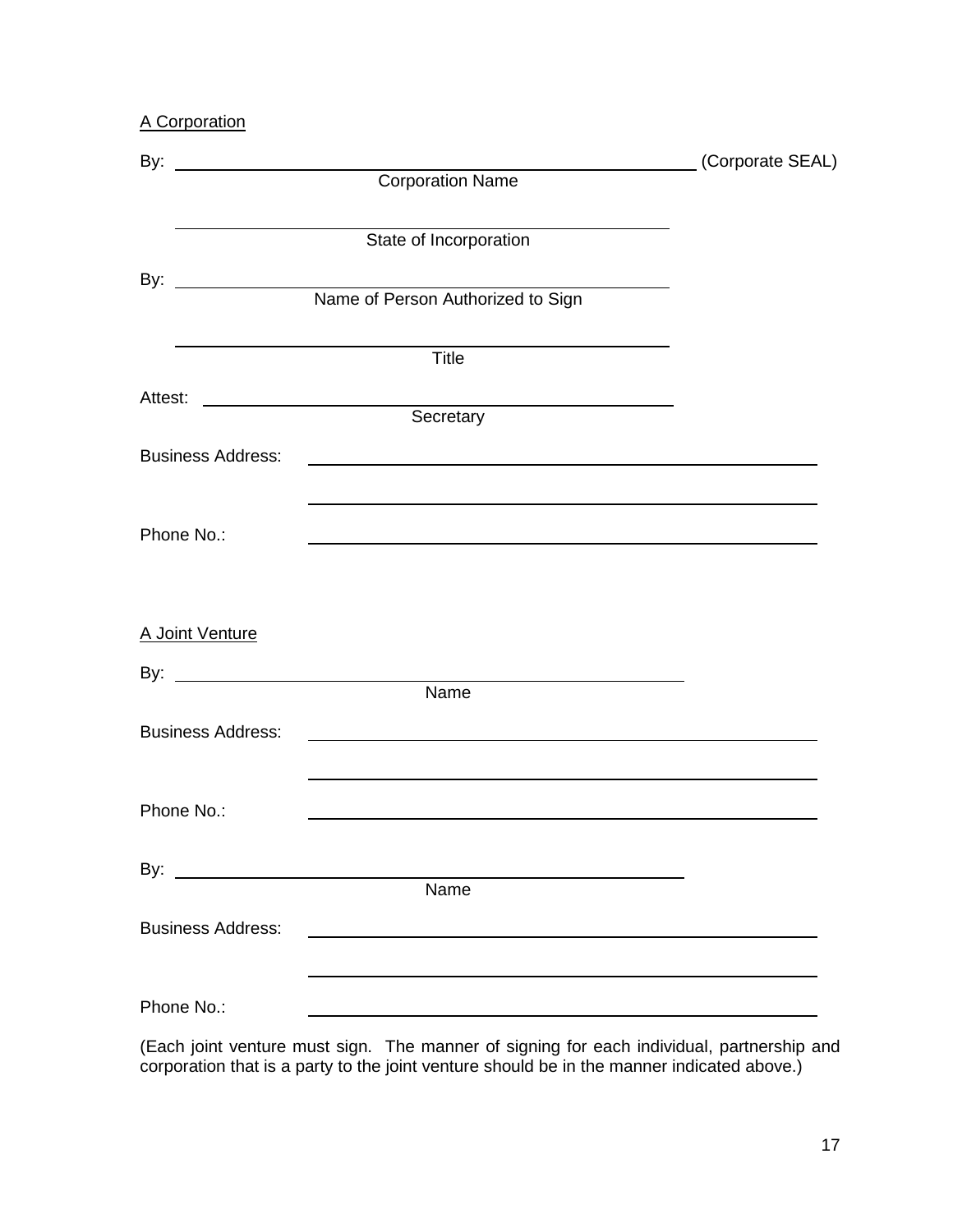#### SPECIAL PROVISION FOR **STORM SEWER CLEANOUT**

#### MSG:SLB/CJ 1 of 1 5-31-2022

**a. Description.** This work consists of removing and collecting silt, solids, and other debris from existing storm sewers, spillways, and end sections and disposal of all collected material in accordance with section 205 of the Standard Specifications for Construction.

As directed by the Engineer, storm sewer cleanout may be applied to entire lengths or to portions of the sewers shown on the plans. Portions of storm sewers will be designated if the length requiring cleaning is readily identifiable.

Storm sewers requiring cleaning range in size from 6-12 inches in diameter.

**b. Materials.** None specified.

**c. Construction.** Select a method which ensures removal of all silt, solids and other debris from the storm sewer, resulting in unrestricted flow. Minimize disturbance to the area and contain all removed material in a manner approved by the Engineer.

Repair any damage to the existing drainage system which results from the cleaning operation. Provide soil erosion and sedimentation control measures or restoration items that become necessary due to the method of cleaning selected.

**d. Measurement and Payment.** The completed work, as described, will be measured and paid for at the contract unit price using the following pay item:

#### **Pay Item Pay Unit**

Storm Sewer Cleanout ...............................................................................................Foot

**Storm Sewer Cleanout** includes only storm sewers authorized by the Engineer for cleaning. End sections and spillways will be included in the measurement of length cleaned. All costs associated with soil erosion and sedimentation control measures, restoration items, and repair work are considered included in this pay item.

All costs associated with sewer cleanout necessitated by the Contractor's operations will be at no additional cost to the contract.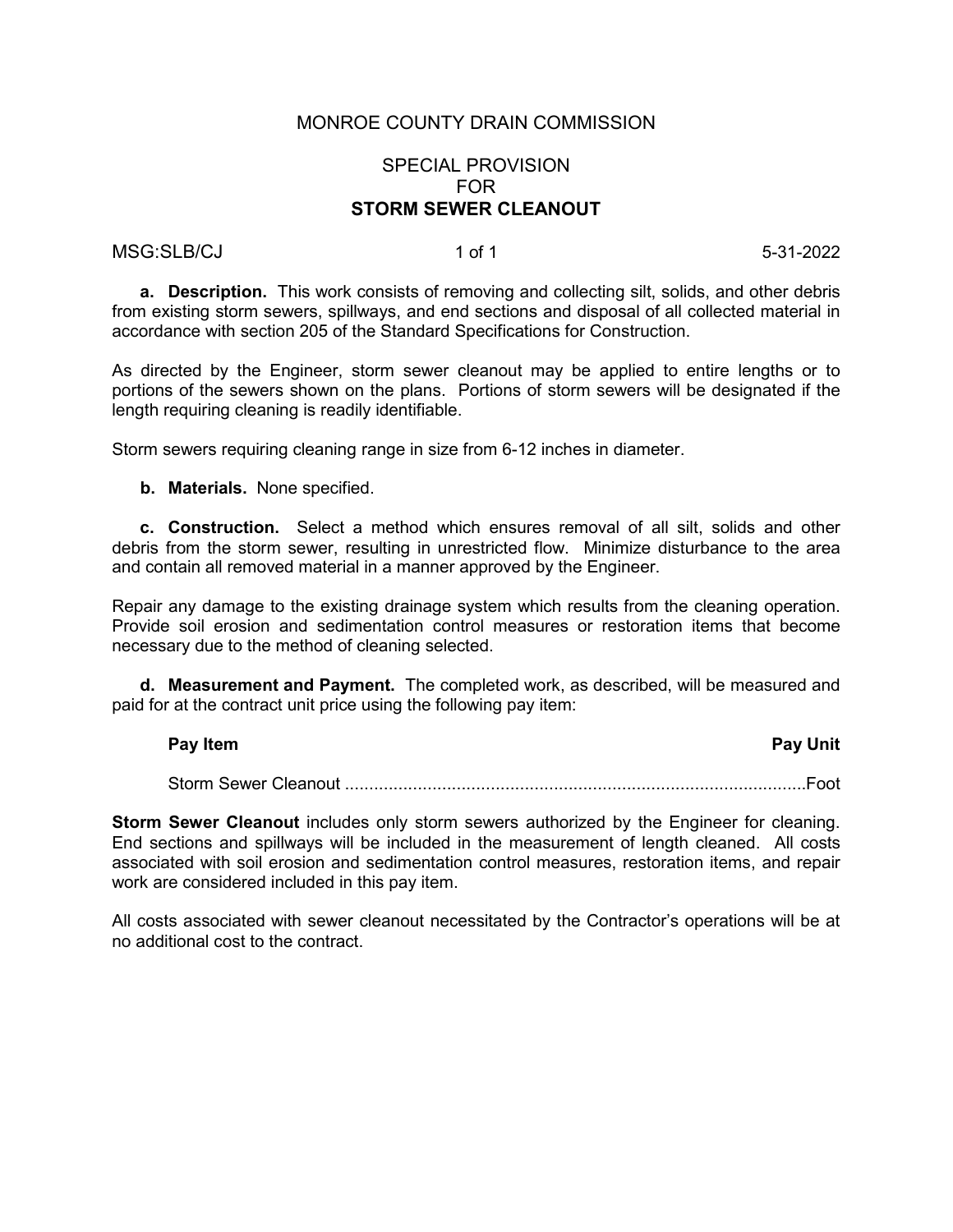#### SPECIAL PROVISION FOR **Mailbox, Rem, Salv, Erect**

#### MSG:CBJ 1 of 1 5-31-2022

**a. Description.** This work consists of salvaging existing mailboxes and supports, providing and maintaining service to temporary mailboxes, and reinstalling existing mailboxes at their permanent location. This work must be done in accordance with section 807 of the Standard Specifications for Construction, except as herein modified.

**b. Materials.** Mailbox posts must be as specified in section 807 of the Standard Specifications for Construction. Temporary mailboxes and supports must be approved by the U.S. Postal Service (USPS) or local Post Master (PM). Box or tube attached to each mailbox must be suitable to accommodate newspaper delivery.

**c. Construction.** Bring to the attention of the Engineer, prior to the start of work, locations of existing damaged mailbox posts. Salvage existing acceptable mailboxes, posts, and supports. Store and protect the salvaged materials from damage.

Construct temporary mailboxes, posts and supports at a location approved by the local USPS to ensure continuous mail service. Mailboxes must remain accessible and usable throughout the entire length of the project. Temporary mailboxes must remain in place until the proposed pavement is open to traffic and the permanent mailboxes are placed and accessible. Mailboxes will be moved to permanent locations as directed by the Engineer according to USPS and local PM requirements.

When reinstalling permanent mailboxes, the salvaged post must be reinstalled outside of the shoulder hinge point in the front slope area, such that when complete, the face of the mailbox does not extend into the shoulder area. Reset the mailbox to the proper height. Install a new post where the existing post is not in acceptable condition or the Engineer deems the post to be a traffic hazard.

**d. Measurement and Payment.** The completed work, as described, will be measured and paid for at the contract unit price using the following pay items:

### **Pay Item Pay Unit**

Mailbox, Rem, Salv, Erect .........................................................................................Each

1. **Mailbox, Rem, Salv, Erect** will be measured by the number of existing posts moved regardless of the number of times each post is moved or the number of mailboxes attached to the same post. Providing and constructing temporary mailboxes is included in this pay item.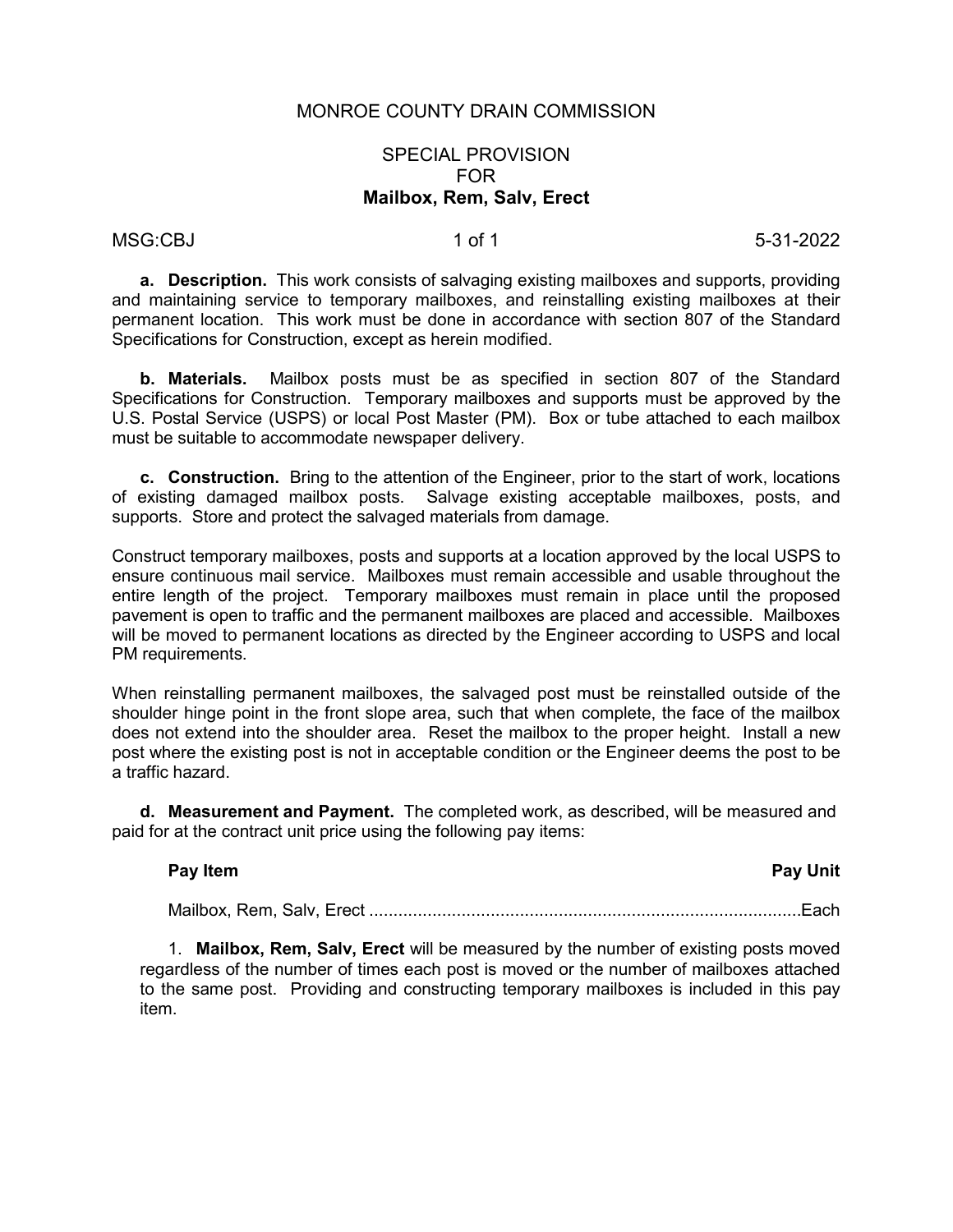#### NOTICE TO BIDDERS

#### **PROGRESS CLAUSE**

MSG: CBJ 1 of 1 5/31/2022

**a. Progress Schedule.** Start work within ten (10) days after receiving notice of award of contract, or, on or before the date designated as the Starting Date in the Detailed Progress Schedule to be provided by the contractor. In no case shall any work be commenced prior to receipt of formal notice of award by the department.

| Work may begin, weather permitting, on or after:    | <b>October 1, 2022</b>   |
|-----------------------------------------------------|--------------------------|
| The roadway shall be open to traffic on or before:  | November 1, 2023         |
| The entire project shall be completed on or before: | <b>November 1, 2023</b>  |
| Final Restoration shall be completed on or before:  | <b>November 30, 2023</b> |

The approved low bidder(s) for the work covered by this proposal will be required to participate in a preconstruction meeting with the Engineer to work out a detailed progress schedule. The schedule for this meeting will be set within one week after the contract is awarded.

Subcontractor(s) for Major Items, as shown in the proposal, is recommended to be at the scheduled meeting if such items materially affect the work schedule.

The Engineer will arrange the time and place for the meeting.

The Progress Schedule shall include, as a minimum, the controlling work items for the completion of the project and the planned dates (or work day for a work day project) that these work items will be controlling operations. When specified in the bidding proposal, the date the project is to be opened to traffic as well as the final project completion date shall also be included in the project schedule.

If the bidding proposal specifies other controlling dates, these shall be included in the Progress Schedule.

Failure on the part of the contractor to carry out the provisions of the Progress Schedule, as established, may be considered sufficient cause to prevent bidding future projects until a satisfactory rate of progress is again established.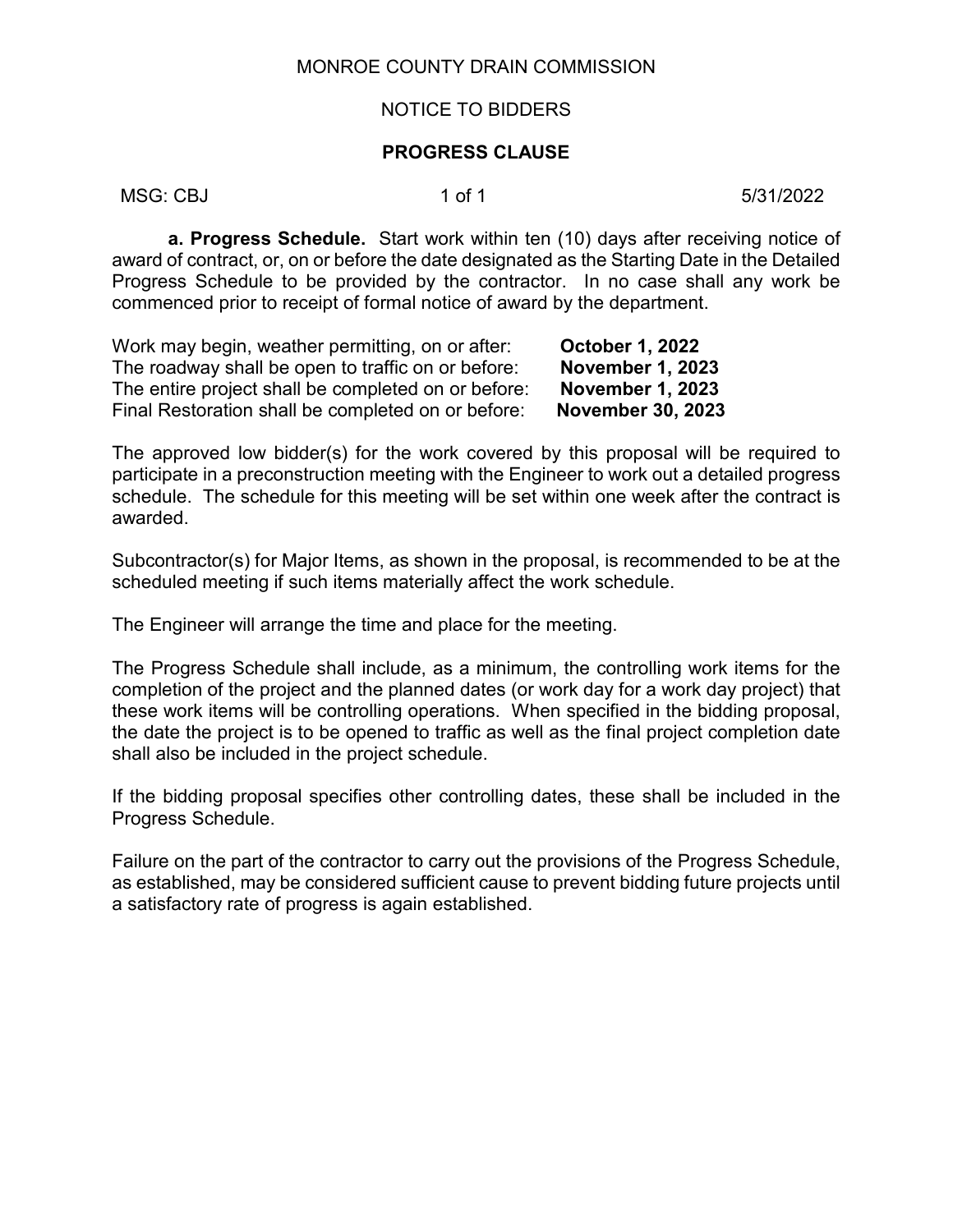#### NOTICE TO BIDDERS

#### **UTILITY COORDINATION**

MSG: CBJ 1 of 2 5/27/2022

The contractor shall cooperate and coordinate construction activities with the owners of utilities as stated in Section 104.07 of the 2020 MDOT Standard Specifications for construction. In addition, for the protection of underground utilities, the contractor shall follow the requirements in Section 107.12 of the 2020 MDOT Standard Specifications for construction. Contractor delay claims, resulting from a utility, will be determined based upon Section 108.09 of the 2020 MDOT Standard Specifications for Construction.

For protection of underground utilities and in conformance with Public Act 174, the contractor shall dial 1-800-482-7171 a minimum of three full working days, excluding Saturdays, Sundays, and holidays prior to beginning each excavation in areas where public utilities have not been previously located. Members will thus be routinely notified. This does not relieve the contractor of the responsibility of notifying utility owners who may not be a part of the "Miss Dig" alert system.

#### Public Utilities

The following Public Utilities have facilities located within the Right-of-Way:

#### **CABLE:**

**COMCAST** NICK STAMPER 27096 OAKMEAD DR. PERRYSBURG, OH 43551 PHONE: (419) 874-9262 EXT.208 EMAIL: NSTAMPER@TEAMSIGMA.COM

#### **GAS:**

MICHIGAN GAS UTILITIES KRISTOPHER KLEINSMITH 899 S. TELEGRAPH ROAD MONROE, MI 48161 PHONE: (734) 790-5504 EMAIL: KRISTOPHER.KLEINSMITH@MICHIGANGASUTILITIES.COM

#### **TELECOMMUNICATIONS:**

AT&T BRIAN GRIFFIN 17651 MICHIGAN AVE DEARBORN, MI 48126 PHONE: (313) 240-5486 EMAIL: BG2619@ATT.COM